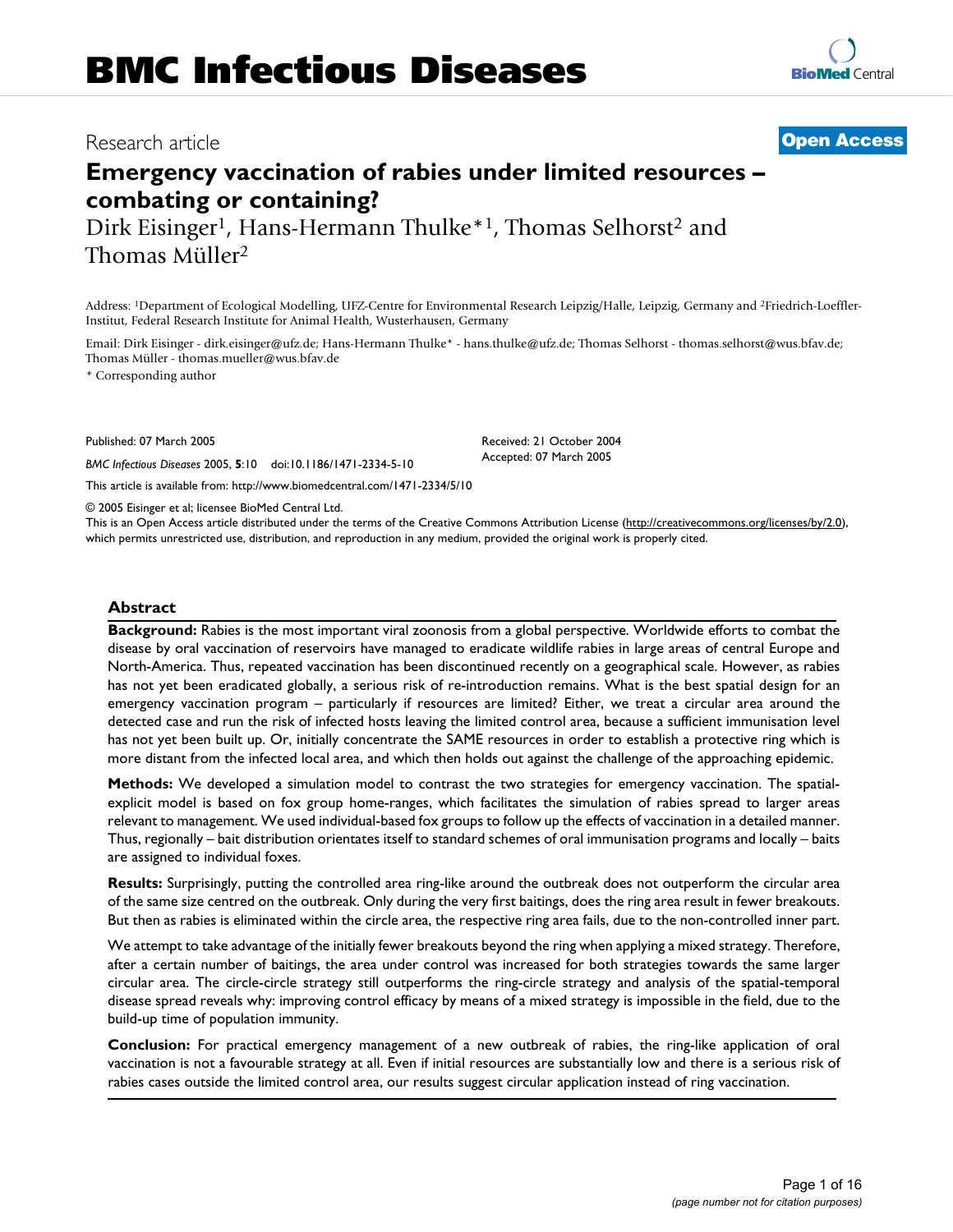## **Background**

Rabies is life-threatening for humans [1] and the most important viral zoonosis from a global perspective [2]. In Europe and North-America, wildlife is the main reserve (i.e. foxes or raccoons). Aerial distribution of vaccine filled baits proved to be a method which can be used for controlling rabies in these species, as they are attainable via baits, and an efficient oral rabies virus vaccine is available [3,4]. Therefore, disease managers have been making huge efforts in rabies control over the last 25 years [2,5-9]. Long-term and large scale oral vaccination of wildlife eradicated rabies at the regional scale in central Europe and the Americas [10-16]. Consequently, repeated vaccination in these regions has now ended [8,16,17] and, eventually, its host populations will be completely susceptible to new rabies infection. Therefore, we must be aware of a reintroduction as long as rabies persists anywhere in the world, [18] and we have to develop emergency measures designed for a local outbreak in non-immunised wildlife populations. Thus recent contingency planning appears comparable to the situation in the UK at the end of the last century when an introduction from continental Europe was expected [19-23]. A lot of literature is available from that period concerning how a newly introduced rabies epidemic potentially spreads or will be controlled [21,22,24,25]. However, empirical knowledge has been accumulated in the mean time regarding large-scale field application of oral vaccination, recognition of successful strategies or operating population immunity levels, and termination of repeated baiting. It appears worthwhile to exploit these sources, in order to adjust contingency plans for future rabies control in general and the event of rabies re-introduction in particular.

How should disease management react to re-introduction, i.e. detection of an infection within a rabies-freed area? Revitalising country-wide vaccination campaigns appears to be not very well-adapted to detection of a local rabies outbreak [26]. A WHO [27] recommendation suggests 5,000 sq. km of compact vaccination area as the minimum sustainable strategy, but there are no details regarding the plausible spatial configuration. Field practice demonstrates that modern aerial distribution of vaccine-filled baits performs precisely, even on complex spatial distribution patterns [28,29].

Thus, alternative control application schemes can be considered as emergency strategies, which 1) are able to restrict the spatial extent of the control area, 2) are able to eradicate the disease and finally, 3) are logistically practicable.

Disease managers usually think of combating an outbreak by immediately controlling all areas at risk [17]. But in an emergency, when the outbreak is very local at first, to what spatial extent must a control area be designed to cover "all areas at risk", or in practice, to what distance might the disease spread until a protective immunisation level has been built up [24,26,30]? How can we exclude potential breakouts of infected hosts just before the control measures succeed in the controlled area? The most appealing counter-measure would fence in the epidemic first and eradicate afterwards. The "fence" could be realised by a ring-shaped area of competently vaccinated hosts at an adequate distance from the detected outbreak (see for example [31]). The host population of such a ring area is already well immunised before first infections will reach the inner border of the ring – hence the outbreak is actually contained. But, the ring approach promises another advantage: Although we BAIT an equally sized area compared to circle application, the larger spatial extent of the ring allows for an increased control area because the outer border of the ring is beyond the circle of respective size. Indeed, the inner part of the ring must not be treated in the beginning which could be important if we have to cope with logistic and/or resource limitations immediately after an outbreak (Vos, pers. comm). While aiming at a serious contingency plan, we still have to analyse the comparability of the two different approaches from the epidemiological discussion: Centred on the detected outbreak, we treat either a circular compact area or the equalsized area, but arrange it in a ring around an omitted inner part (i.e. equal size of baited area, equal baiting program, equal number of baits and same bait density).

We have identified two strategic alternatives: (i) *Combating* – refers to vaccination applied in a *circle* which (a) aims at immediate treatment of the surrounding area of the outbreak to keep the number of rabies cases low, but (b) accepts the risk of early breakout due to an unfinished build up of immunisation level. (ii) *Containing* – refers to *ring* vaccinations applied at a distance from the outbreak which (a) aims to prevent a breakout of rabid animals through a readymade immunisation level within the ring, before the epidemic reaches it, but (b) accepts higher numbers of cases in the inner part (Fig. [1\)](#page-2-0).

We use an explicit simulation model of the fox-rabies system to compare the different spatial designs of vaccination. We analyse how long the circle or the ring design can keep the rabies epidemic inside the control area. We compare the two spatial designs for the application of mixed strategies, i.e. the definition of most-rewarding-point-intime, in order to change from ring to circle, as compared to a pure circle strategy. In case of a rabies outbreak in a previously rabies-free region, the results determine which of the strategies should be applied and how to benefit the most from limited resources.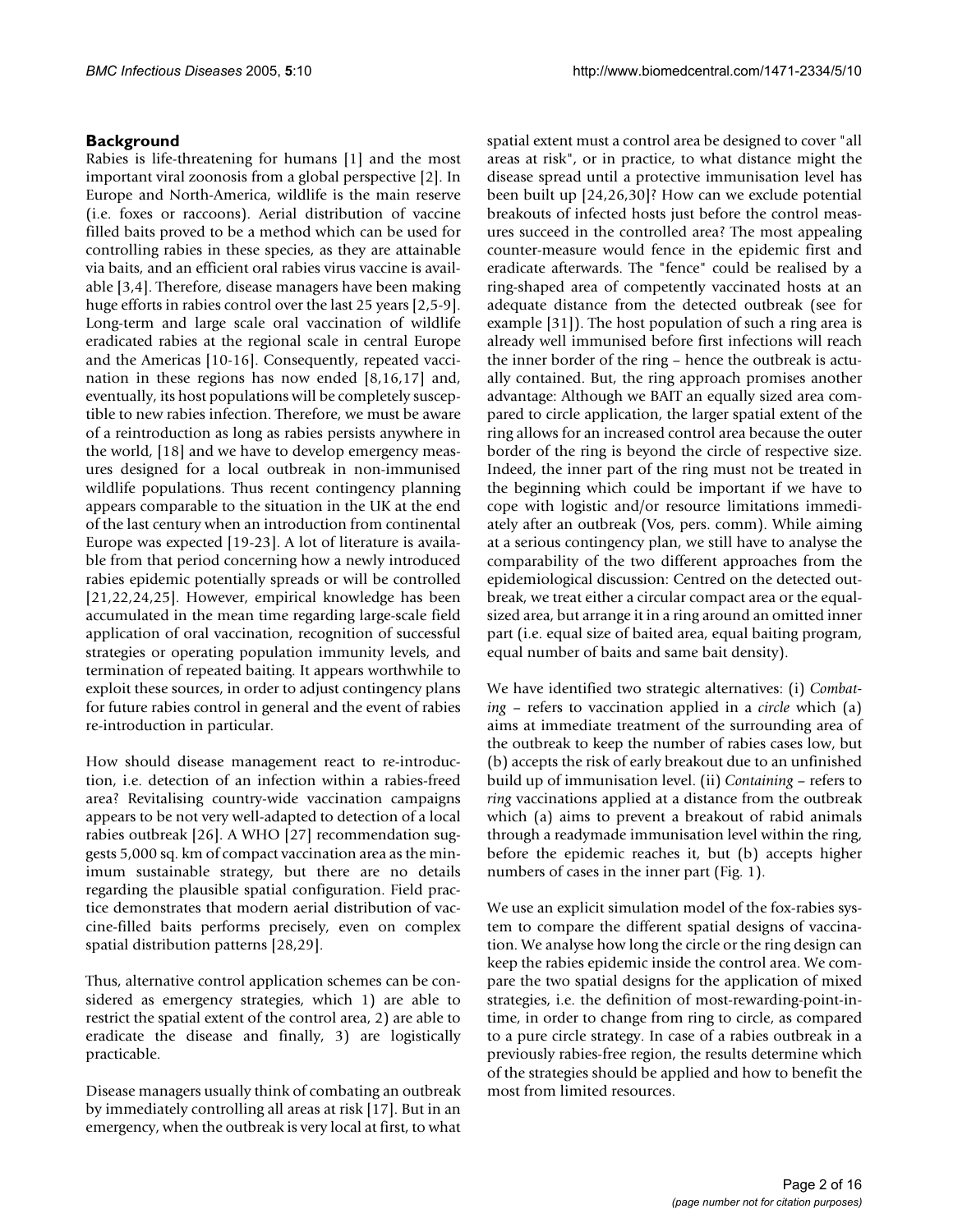<span id="page-2-0"></span>

**Spatial design of an emergency vaccination**. Schematic design of the vaccinated area in an emergency situation (hashed – vaccinated area, blank – not vaccinated, stars – detected cases of rabies). (a) Circle design: The surrounding area of the first detected case of rabies is vaccinated. (b) Ring design: The immediate surroundings are not vaccinated, but a ring-shaped surface around the detection area is vaccinated.

### **Methods** *Model background*

We evaluated the management strategies with a model of the rabies-fox system which is tailored to emergency control planning. We applied a spatially-explicit, individualbased, time-discrete modelling approach [32-34]. This approach had already proved practical in studying the spread and control of rabies in foxes [26,35-37] and to provide useful management support [17]. Thus, previous models [26,35,36] were enhanced in order to cope with the new question. The rules of rabies dynamics between the fox family groups, as well as individual dispersal of juveniles after maturity, were adopted from the basic model [35,36]. The spatial unit of a fox group home-range was also maintained because it had proven suitable for studying the disease spread on the regional scale [20,38,39]. Group home-ranges are implemented within regular grid cells, and the obtained results would not change if the grid cells were replaced by irregular shaped home-ranges of a given mean-size. This is because the dispersal movements are modelled relative to group homerange size [35,40,41] and not in metric measures [36,42- 45]. This approach incorporates an implicit adjustment of the fox density effect [40]. A metric reference to fox densities within central Europe is realised by means of the mean-fox-group home-ranges (i.e. cells) corresponding to 1 sq. km[46]. Compared to previous rabies models which had addressed an introduction of rabies [20,25,31,47,48], it was necessary to extend the simulation area (i.e. 256 times 256 cells corresponding to ~65.536 sq. km in a central European scenario) in order to allow relevant dimensions of the control area. The representation of the control

area by a regular ring or circle within the model is an abstraction. When applied to real landscapes the vaccination areas are non-regular, as they are usually determined by administrative borders, hence certain excess areas must be baited additionally. Thus the geometric simplification in the model represents the required core area, which must at least be covered by the vaccination area defined along administrative units. But, the aim of our study necessitates a further step in scaling down the basic model [49]. The temporal resolution was refined to a weekly time step, since the success of an emergency vaccination depends on the time of introduction of rabies into the fox population, the time until detection of the epidemic, and the timing of the initial vaccination campaign [7,17,20]. The model rules were complemented with ecological characteristics of, and disease transmission between, individual foxes of a group. The individual-based representation enables a locally varying immunisation level due to non-homogeneous bait uptake [50,51] or individual foxes moving across the border of the vaccination area. The effect of these issues might be negligible for vaccination success on a geographical scale, [36] but it becomes serious for the few rabid animals after an outbreak or a spatially limited vaccination area WITHIN a landscape.

## *Basic fox population model*

Each cell comprises a family group [38,52] of age-classified individual foxes (juvenile, adult). Fox groups in the field contain on average 2–3 adults (i.e. 1 male and 1–2 females) before reproduction [52-55]. The pattern is realised in the model by assuming a maximum group size of 5 adults [46,56] together with the mortality and dispersal process. For parameterisation see Table [1](#page-3-0).

#### *Mortality*

Without rabies, adult foxes have a monthly mortality of 6.1% [57,58]. Juveniles are subjected to a monthly mortality of 12% until dispersal [58]. After dispersal they are treated as adults [59-61].

## *Reproduction*

Reproduction is scheduled in the first week of April. All non-empty cells produce a litter of a normally distributed number of cubs with mean of 5.5 and a standard deviation of 1.5 [44,57,58,62-64]. Fox groups which consist of exactly one individual reproduce with 50% probability. This rule accounts for floaters and multiple mating males as well as for non-reproducing males [53,65,66].

## *Dispersal*

With these population dynamics, on average 3.5 juveniles per group emerge in the maturity dispersal (Goretzki, pers. comm.). The dispersal occurs for 8 weeks from October to November [64,67]. Thus, during that phase per time-step one eighth of all cells are selected randomly.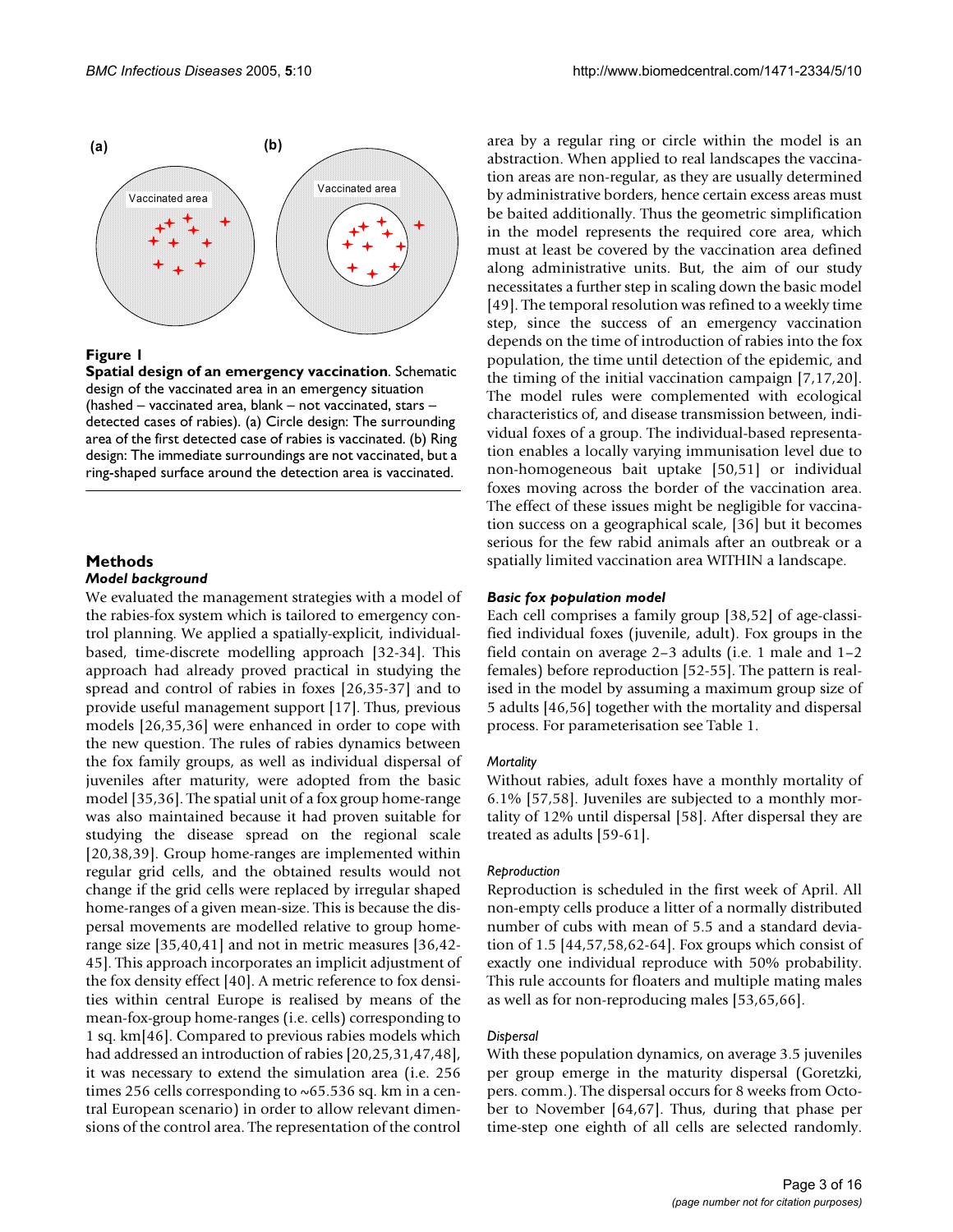<span id="page-3-0"></span>

| Table 1: Parameters of the model, default values and reference. |  |
|-----------------------------------------------------------------|--|
|-----------------------------------------------------------------|--|

| <b>Parameter</b>                          | Value             | <b>Reference</b>                                   |
|-------------------------------------------|-------------------|----------------------------------------------------|
| <b>Population Ecology</b>                 |                   |                                                    |
| <b>PMaxAdultsPerGroup</b>                 | 5.                | Adjusted to [46]                                   |
| <b>PMonthlyMortalityAdults</b>            | 6.I $%$           | [58]                                               |
| PMonthlyMortalityJuveniles                | 12.0%             | [58]                                               |
| <b>PLitterMeanSize</b>                    | 5.5               | [44,64,117]                                        |
| <b>PLitterStdDev</b>                      | 1.5               | [44]                                               |
| Juveniles' Dispersal                      |                   |                                                    |
| PDispersalProbabilityNotToLeave           | 15.0 %            | [43,44,70]                                         |
| PDispersalIntrinsicMaxDistance            | 60 steps          | [35]                                               |
| PDispersalMaximumDistance                 | 100 steps [43,70] |                                                    |
| PDispersalMortalityPerStep                |                   | 2.0 % Adjusted to [69]                             |
| PDispersalLengthOfDispersalPeriod         | 8 weeks           | [67]                                               |
| <b>Rabies Epidemiology</b>                |                   |                                                    |
| <b>PIncubationPeriodMean</b>              | 3.5 weeks         | - 1741                                             |
| PIncubationPeriodMinimum                  | 2 weeks           | [74]                                               |
| PTransmissionProbabilityPerNeighbourGroup |                   | 14.0 % Following [36,76]                           |
| PTransmissionBasicProbabilityMaiting      | 14.0 %            | Following [36,76]                                  |
| <b>Management Strategy</b>                |                   |                                                    |
| PManagementDetectionProbablity            | $2.0 \%$          | [24,93]                                            |
| PManagementBaitDensity                    |                   | 20 bpkm <sup>2</sup> [7,10,11,13,17,79]            |
| PVacArea                                  | 6.400             | Variable in accordance with simulation experiments |
|                                           | 10,800            |                                                    |
|                                           | 16,000 cells      |                                                    |
|                                           |                   |                                                    |

Out of each selected cell, all juveniles move consecutively according to the following dispersal algorithm. The dispersing individual is randomly assigned with a main direction from 8 cells of 360 degrees, which is maintained in each step with 50% probability [60,67-69]. In the remaining steps the individual deviates to the left or to the right by one cell with equal probability (i.e. 25%; see [35]). The probability to settle in a cell (PSettle) increases with the distance travelled (PSettleDistance; [40]), but decreases with the number of adult foxes already in there (CrowdingFactor):

PSettle = PSettleDistance(Step) \* CrowdingFactor(NumAdultFoxes)

PSettleDistance(Step) = (15% + (1-0.15) \* Step/60)

 $\text{CrowdingFactor}(\text{NumAdulFoxes}) = \begin{cases} 0.5^{\text{(NumAdulFoxes)}} & \text{if NumAdulFoxes} \\ 0 & \text{if NumAdulFoxes} \end{cases}$ ∈ = ļ l  $[0;4]$ :  $0;4$ 0 : if NumAdultFoxes = 5

The dispersal of one individual is limited to 100 steps, i.e. a maximum of 100 fox group home-ranges will be passed [43,70]. During each step we assume a mortality of 2% (adjusted to 22% dispersed foxes found dead by [69]). The emerging frequency distribution of dispersal distances is shown in Figure 2.



## **Figure 2**

**Dispersal distances**. The cumulative distribution of dispersal distances as a result of the model algorithm. 51% move at most 10 cells, whilst only 3.5% disperse farther than 40 cells (indicated by vertical lines). The insert shows the dispersal kernel of the model together with field data observed by Jensen [43]. For this graph, the metrics of the cells are scaled as 0.8\*0.8 sq. km.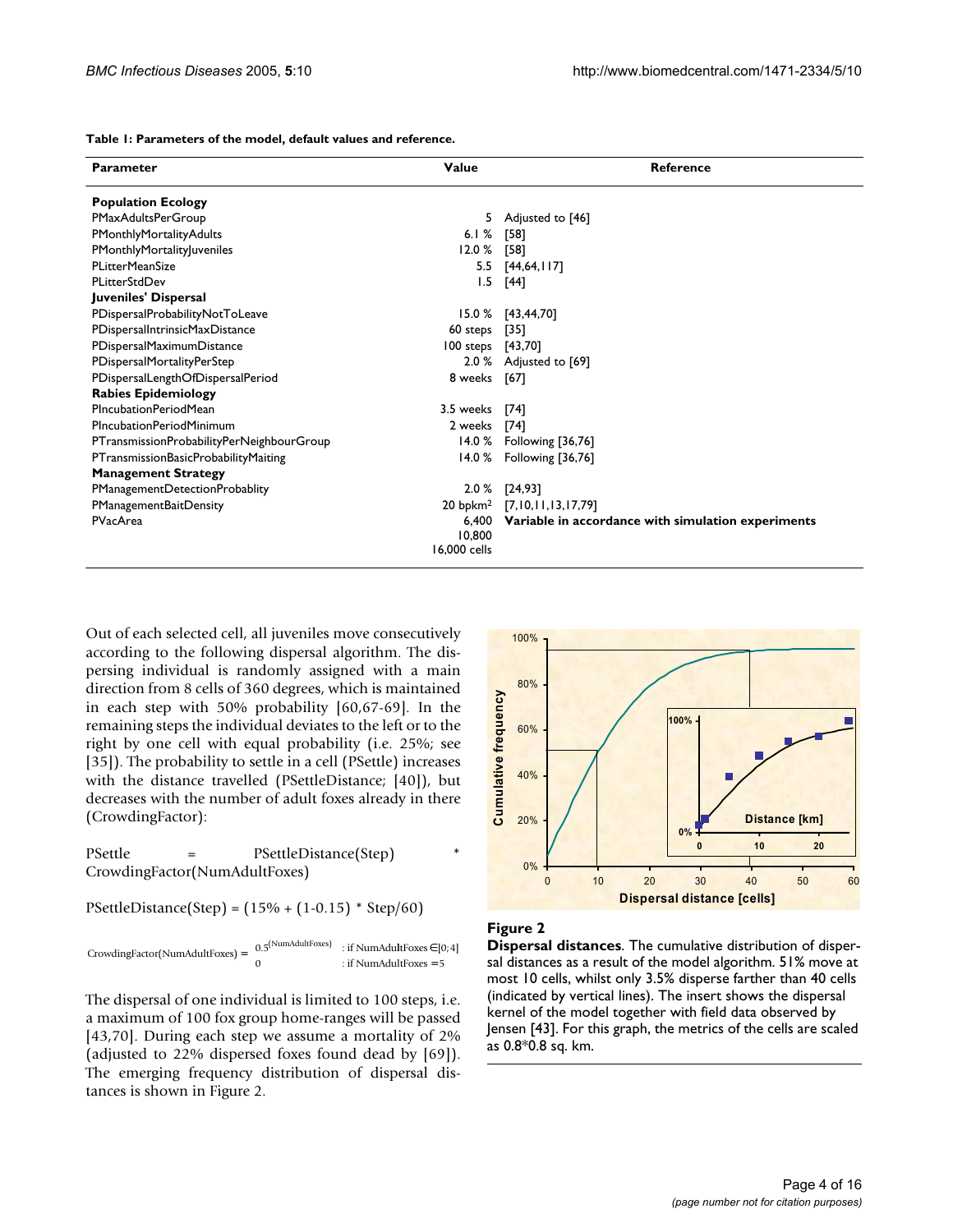#### *Rabies transmission*

Each fox has a disease state (susceptible, infected, infectious, or immune). The state is updated according to weekly time-steps. If infection was introduced in a cell by neighbourhood contact one adult fox is randomly selected. If this fox is not susceptible but "immune", nothing happens, otherwise its state changes from "susceptible" to "infected". The "infected" fox gets infectious after a negative exponential distribution with a minimum of 2 weeks and an effective mean of 3.5 weeks [71-74]. During the following infectious period of 1 week, a fox can transmit the disease [41,75]. It is assumed that infected cubs will die of rabies, but can only transmit the infection if their incubation period ends after the dispersal [15].

## *Local Contacts*

An infectious fox passes the infection on to all other susceptible foxes within the cell [15,21,41].

#### *Neighbourhood Contacts*

If there is at least one infected fox in a cell, then the 8 neighbouring cells have a probability of 14% of getting infected [36,76], i.e. approach of Infection Communities [39] or 'group infection rate' in [41].

## *Mating Contacts (additionally in January and February)*

If there is an infected fox in a cell, any neighbouring cell within a distance of up to 3 cells will be infected with a probability of 0.141, 0.142 and 0.143 respectively [36,41,76,77].

## *Dispersal Contacts*

There are hardly any infections during dispersal [15,53,67]. But juvenile foxes dispersing in their incubation period will cause standard transmission after settlement [15,78].

## *Distribution of baits*

#### *Regional*

Standard vaccination protocol on the regional scale comprises biannual campaigns with 18–20 baits distributed per sq km [7,10,11,13,17,79]. Accordingly, two vaccination events are performed in the model: one in the first week of April and one in the second week of September.

#### *Local*

Grid cells represent the spatial equivalent of home-ranges of fox families, [38] which do not have equal area size [80] and hence will not receive an equal number of baits [81,82]. We approximate this non-equal assignment of bait pieces to spatial fox group home-ranges by simulating the distribution of effective bait numbers on the ground found for standard aerial delivery (Fig. 3) [82]. The baits randomly drawn to fall into a fox group home-range are assumed to be lost with 80% probability according to



#### **Figure 3**

**Distribution of baits**. The frequency distribution of the number of baits received per fox group according to [82]. The grid model draws from this distribution and accounts for each bait a probability of 80% of being lost (e.g. to competitor animals) before assigning explicit baits randomly to individuals of a group.

empirical findings, i.e. baits lost to competitors [51,83- 88], baits unfound or only partly consumed [17,88-90]. The baits remaining in a particular cell are distributed randomly to the respective individuals, independent of their state. The "susceptible" foxes permanently turn towards "immune" two weeks after receiving at least one piece of bait [73,90,91]. With these rules an immunisation level of 70–80% emerges after 2 campaigns (Fig. [4\)](#page-5-0) as empirically documented by vaccination campaigns in the field with 18–20 baits per sq. km [16,88,92,93].

#### *Emergency vaccination*

#### *Rabies detection*

The mid cell of the grid receives an external infection during a randomly chosen week of the year. Subsequently, any rabies case will be detected with a probability of 2% [16,24,93,94]. Rabid juvenile foxes will be detected only from August onwards [15].

#### *First vaccination campaign*

If one infected fox is detected, we assume a preparation time of 2 months until the first vaccination campaign is scheduled (Vos, pers. comm.). Further campaigns are performed according to the standard protocol: autumn and spring [7,17,79] – with the only exception being that the second campaign will not be performed less than two months after the initial baiting.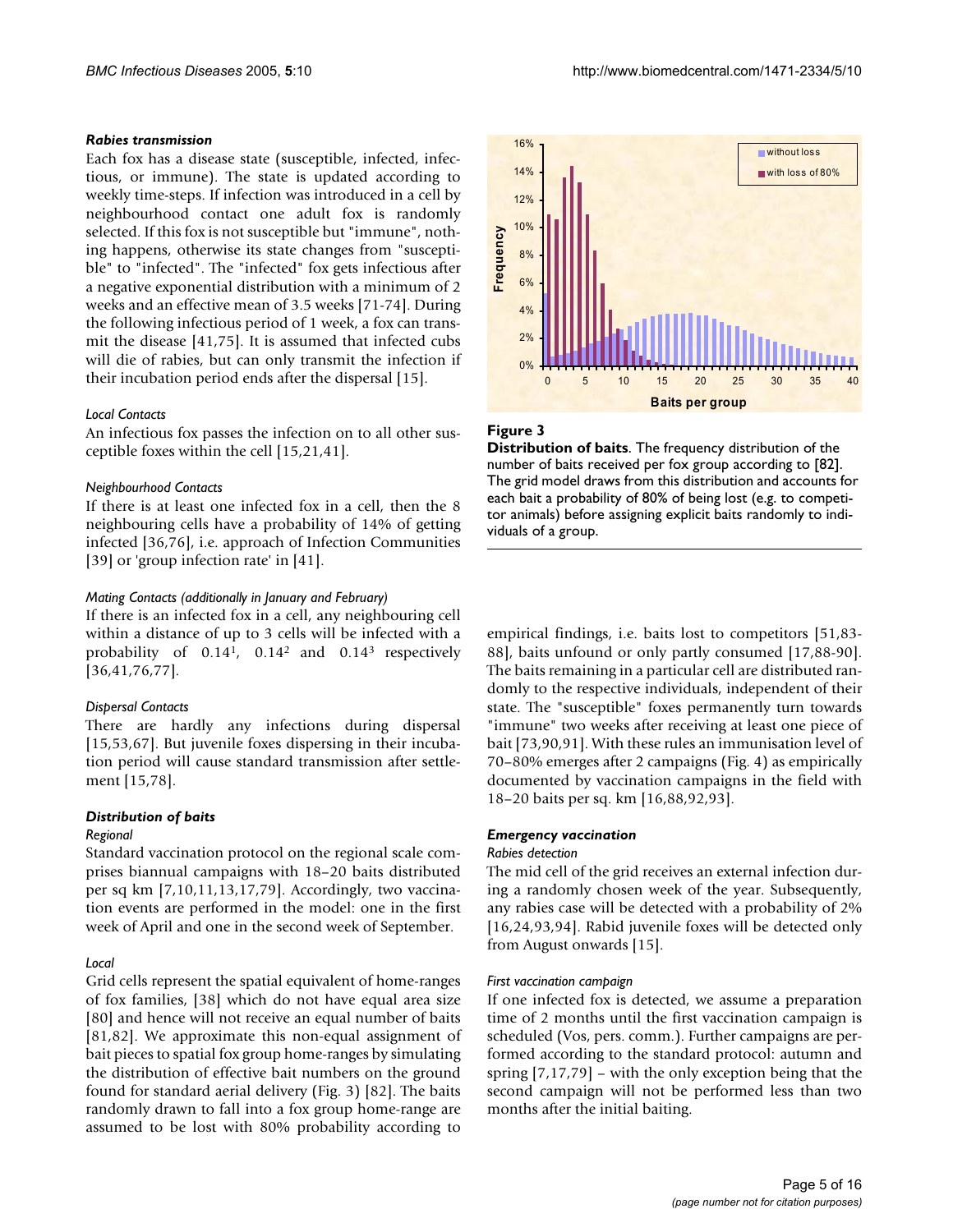<span id="page-5-0"></span>

**Immunisation**. Immunisation level found in the fox population of the model (Circle – circle strategy; Ring – ring strategy [PVacArea = 10,800]; Large-scale – vaccination of the whole region). Biannual vaccination is always performed with 50% starting in autumn and 50% in spring. (a) Development of the immunisation level in the vaccinated area over time (100 repetitions): For the large-scale vaccination, both immunisation rate per campaign and final level of population immunity correspond to field data estimated during past control programs [16,87,91-93,104]. Dispersing non-immunised foxes lower the average immunisation level in the circular and ring-shaped vaccination areas. (b) The immunisation level after 3 vaccination campaigns by distance to the centre of the control area (100 repetitions): The immunisation level is lowered at the borders of the vaccinated area.

#### *Spatial design – ring vs. circle*

The relative assessment of the competing spatial designs is based on regular edges. Using the Moore neighbourhood, adjacent and diagonal cells are assumed to have equally scaled distances. The modelled emergency area is always centred on the first detected rabies case ignoring other "infected" cells on the grid.

The parameter vaccination area (PVacArea) corresponds to the maximum amount of cells that could be treated immediately after detection. PVacArea is set to be 6,400, 10,800 or 16,000 cells. The values are selected to provide useful width of the ring area (i.e. 20 km, 30 km or 40 km wide ring areas respectively). The area could be calculated into a necessary amount of baits after scaling the mean area of fox group home-ranges. For instance, in rural Europe fox group density of  $\sim$ 1 per sq. km is agreed [20,51] which fixes the mean area of the cells in the model at 1 sq. km Thus, the amount of baits per campaign used in the three scenarios is roughly: 128,000, 216,000 or 320,000 respectively when applying 20 baits per sq. km.

#### *Circle strategy*

The vaccinated area is compact around the detected outbreak and implemented in the model as a solid square. According to PVacArea, the region is 80\*80, 104\*104 or 126\*126 cells respectively.

#### *Ring strategy*

60\*60 cells remain without baits. This inner part should compensate for an annual spread of rabies of 30 km [27,41]. Around the interior, a ring of cells is assumed to be treated with baits. The treated area is determined by PVacArea and corresponds to a width of 20, 30 or 40 cells respectively [27]. The surrounded area (i.e. not baited + baited) thus covers: 10,000, 14,400 and 19,600 cells respectively. Figure 5(a) and 5(b) show screen shots of the simulations with these strategies treating an area of equal size.

#### *Simulation experiments*

Simulation experiments are performed on a grid of 256 × 256 which totals 65,536 cells. We ran each simulation scenario 10,000 times to cover stochastic effects.

*Experiment 1 – Containment of the epidemic with fixed resources* We assess which strategy performs better at confining the epidemic inside the control area over the short and long term. The frequency of infected foxes outside the control area provides the quantitative measure. The 3 sizes of vaccinated areas (PVacArea) remain constant throughout a simulation run.

#### *Experiment 2 – Search for the optimal switch point from ring to circle strategy with increasing resources*

The aim is to identify the strategy or a mixture of strategies which performs best in final eradication of the epidemic. The inner part of the ring has to be baited in the end to achieve eradication. Thus resource limitation is assumed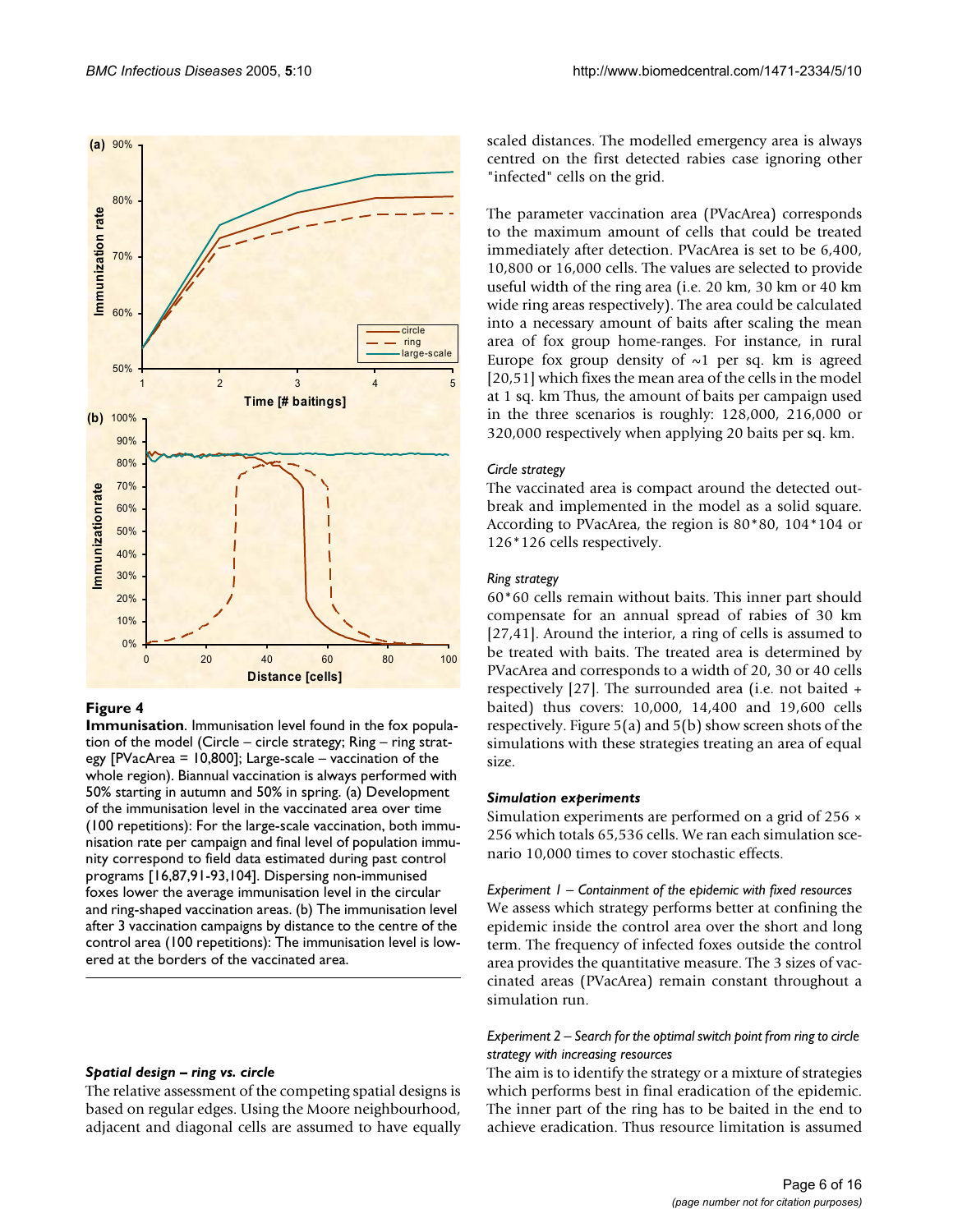

**Examples of simulation runs**. Example simulation run visualised after an infected fox was detected and the first vaccination was applied (PVacArea =  $10,800$ ; (1) – first detection of rabies set as centre of the control area, (2) – first infection of rabies). (a) Experiment 1: circle strategy. (b) Experiment 1: ring strategy. (c) Experiment 2: Ring strategy when PVacArea has been doubled. White – empty group, green – group of "susceptible" foxes, light blue – group with at least one "immune" fox, red – group with at least one "infected" fox, black – group with at least one "infectious" fox. If foxes at different states are within one cell, only the last of the list is shown.

to be eased at some point in time, and the baited area (PVacArea) is doubled afterwards. The resource extension is assumed with a lag of either 1 or up to 5 vaccination campaigns. Again, initial vaccination areas (PVacArea) will have 3 different sizes but they are doubled after the time lag. Technically, the following spatial configuration is applied in this experiment: Either we already start baiting the circle whose surface gets doubled after the time lag. Or, we start baiting the ring of the same size and after the time lag we continue baiting the circle of doubled surface, which of course contains the ring. Hence, the final treated area is always a solid square of 112\*112, 146\*146 or 178\*178 cells respectively. Figure 5(c) shows an example of the configuration.

## *Model 'robustness'*

We followed the pattern-orientated approach [49,95-98] for validation of the experimental results and qualitative debugging of the model logic [99,100]. Hence, we compared population parameters as re-read from the model to empirical data. The model successfully reproduces the fox ecology (e.g. fox densities during the year from around 1.5 to 3 foxes per sq. km [44,68,77,101], the dispersal distances (Fig. 2), the spread of rabies (Fig. 5b) [102,103], the development of immunisation level (Fig. [4](#page-5-0)a) [16,87,91-93,104] and the time period up to local eradication of an epidemic (Fig. 6c) [16,91,105]).

When parameters of the model were altered, only the quantitative results changed, but neither the qualitative results nor the conclusions did. But there is one noteworthy difference between large-scale and local vaccination concerning immunisation level. In emergency control the relatively small baited areas are surrounded by a susceptible neighbourhood and thus non-immunized foxes will regularly disperse into the baited region and vice versa. Indeed, the immunisation level maintained by the circle or ring strategy was measured lower than for the large-scale application (Fig. [4](#page-5-0)a), in particular at the edges of the control areas (Fig. [4b](#page-5-0)). Nevertheless, the resulting immunisation in the model was still sufficient to eradicate rabies locally, which is in agreement with recent findings about potential over-baiting during the past control programs in Europe [15,50,82,106,107].

## **Results**

## *Experiment 1: Containing with fixed resources*

In all scenarios we found noteworthy frequency of rabies infections spreading beyond the vaccinated area (Fig. 6a). For the medium amount of resources, about 1% of all simulation runs ended up with breakouts after 2 years. Independent of the amount of applied resources in the long run, the ring strategy performs worse than the circle strategy. In the ring strategy the number of rabies cases rises quickly (Fig. 6b) and the epidemic is not eradicated.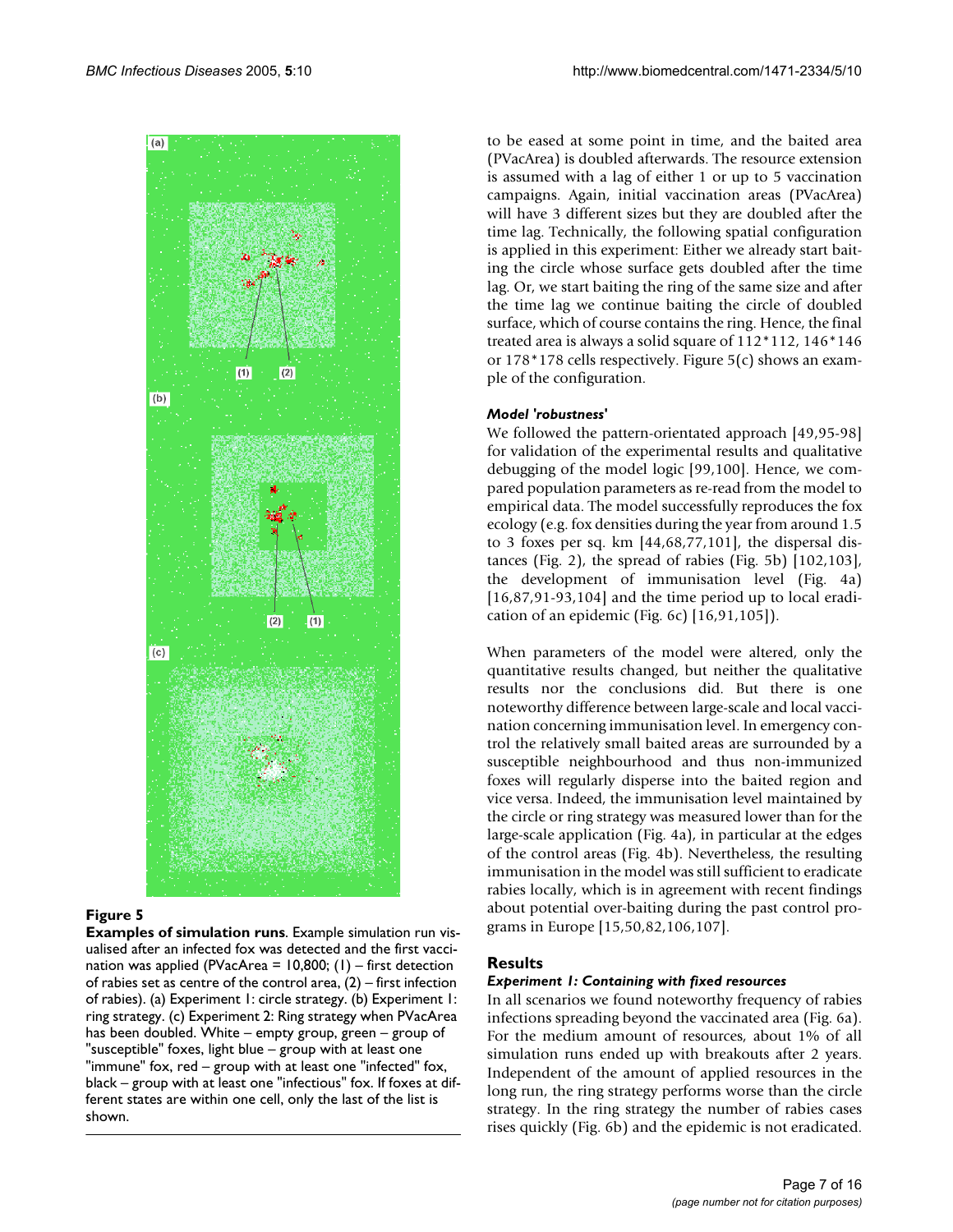

**Emergency vaccination with fixed resources**. Emergency vaccination with fixed resources  $(R - Ring strategy, C)$ – Circle strategy; PVacArea = 6,400, 10,800, and 16,000; 10,000 repetitions). (a) Risk of a rabies breakout of the control area with respect to the number of vaccination campaigns performed: Initially there are fewer breakouts for the ring strategy, but in the long run, the circle strategy always performs better. (b) Average number of "infected" foxes between consecutive vaccination campaigns. Only simulation runs with rabies inside the control area are considered: As the inner part of the ring is not vaccinated, the epidemic can develop inside. (c) Chance of eradication with respect to the number of vaccination campaigns performed. With circle strategy rabies was eradicated in 80% of the repetitions after three vaccination campaigns (vertical line) but never with ring strategy.

On the other hand, by distributing the same resources in the circle strategy, the epidemic often gets eradicated (Fig. 6c). Only for the first two vaccination campaigns the ring strategy performs better in containing rabies.

We detail the spatio-temporal dynamics of the simulated epidemic (Fig. [7](#page-8-0) &[8](#page-9-0)) to understand why the sole ring strategy performs badly. The strategy is characterised by an increasing risk of breakouts over time. Early breakouts are seldom due to the distant outer border of the control area (Fig. [7b](#page-8-0) &[8](#page-9-0)b; black line). But only the ring itself is treated with baits and the epidemic can spread out within the non-vaccinated inner part (Fig. [7](#page-8-0)b). The growing number of infections close to the baited area challenges the ring (Fig. [7b](#page-8-0); olive line) and, eventually, infections beyond the outer border of the ring rise with time (Fig. [8](#page-9-0)b; compare black and olive line). By contrast, the risk of breakouts associated with the circle strategy decreases with time. Soon after the outbreak, infections occur outside the circular control area, which would still be inside the control area under the respective ring strategy (comp. Fig. [8](#page-9-0)a &[8](#page-9-0)b). However, the probability of eradication increases with time i.e. the number of vaccination campaigns (Fig. 6c), and thus the risk of still having an epidemic which could breakout diminishes (Fig. [8](#page-9-0)a; compare black and olive line).

Figure [9](#page-10-0) illustrates, qualitatively, the risk of breakouts over time. From this risk analysis we expect a crossover point before which the ring strategy has a lower risk and after which the circle strategy has the lower risk of breakouts. To check the prediction, we re-analyse data of Figure [8](#page-9-0). We directly equate the risk of breakouts to the number of infections beyond the control area that are actually caused by foxes leaving the control area, and secondary infections are ignored (Fig. [10\)](#page-10-1). Indeed, initially fewer infections are found beyond the outer border of the control area of the ring and later beyond that of the circle. Therefore, we attempt to profit from the initial advantage of ring vaccination by mixing strategies, i.e. starting control with ring vaccination (left down in Fig. [9\)](#page-10-0) and later switching to the circle strategy (right down branch in Fig. [9\)](#page-10-0).

## *Experiment 2: Eradication with increasing resources*

According to Figure [10](#page-10-1) we expect at least one mixed strategy (switching from ring to circle after k baitings) to perform better than the continuous circle approach. Following this idea, we conducted experiment 2: The initial strategy is changed after k vaccination campaigns towards a circle application. In practice, the change could commence when resource limitations are overridden. Thus resources are doubled after the switch and the final circular control areas are IDENTICAL for all mixed strategies, i.e. ring-circle and circle-circle.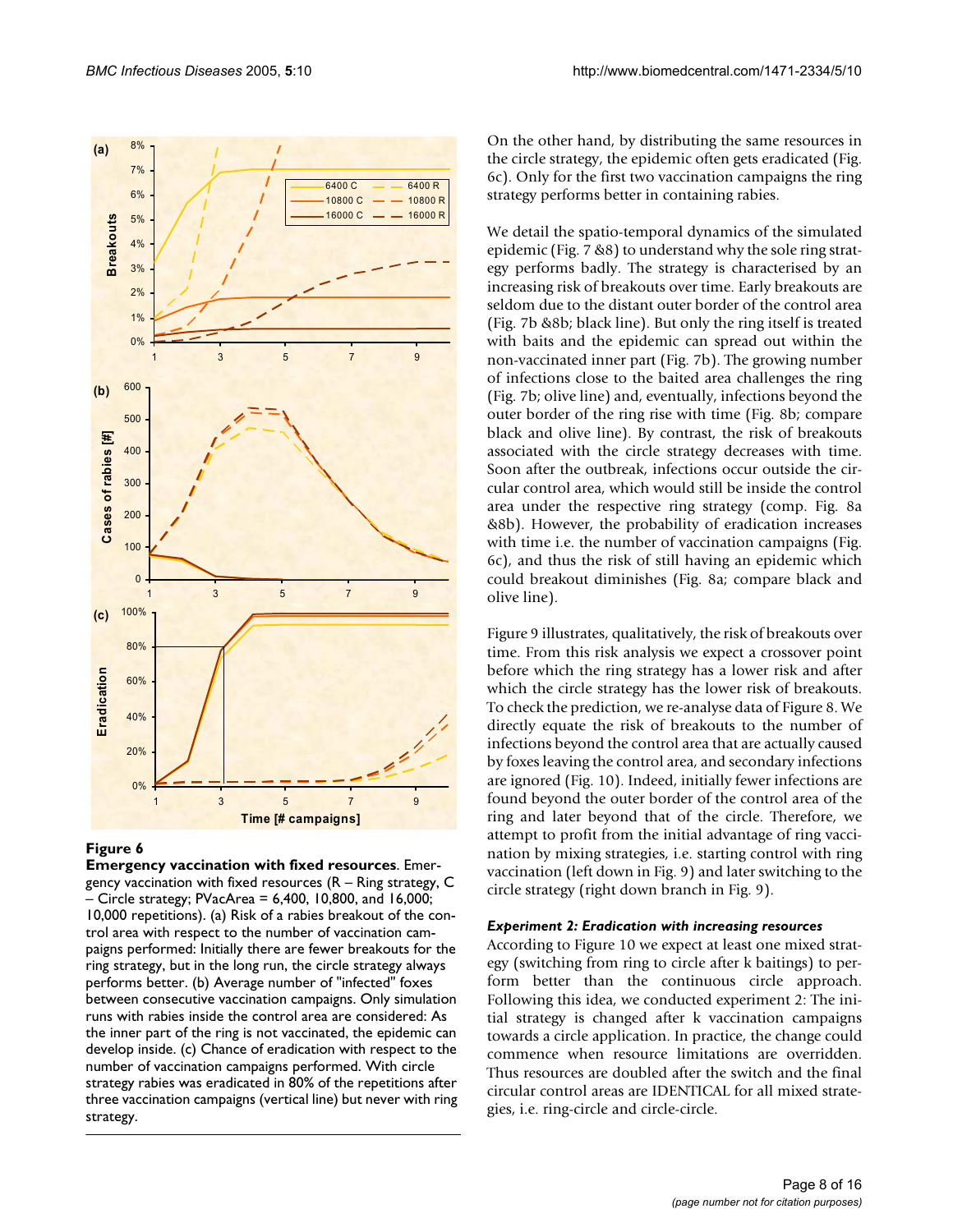<span id="page-8-0"></span>

**Spatio-temporal spread of rabies**. The series show the frequency of infected fox groups at increasing distances from the centre of the vaccination area (average of 40,000 repetitions; solid line- circle strategy, hashed line – ring strategy; PVacArea = 10,800). The diagrams depict the frequency distribution after consecutive vaccination campaigns: black – after one; olive – after 3; green – after 5 campaigns respectively. The shaded areas indicate the extent of the vaccinated areas. (a) Circle strategy: The outbreak is soon suppressed. (b) Ring strategy: Rabies can devolve inside the non-vaccinated part. (c) Mixed strategies – Comparison of the epidemic situation just before control area is doubled (i.e. time lag = 3; hashed line = former ring strategy; solid line former circle strategy): There are more cases of rabies inside the final control area (i.e. shaded) when starting from the ring strategy, as compared to the former circle.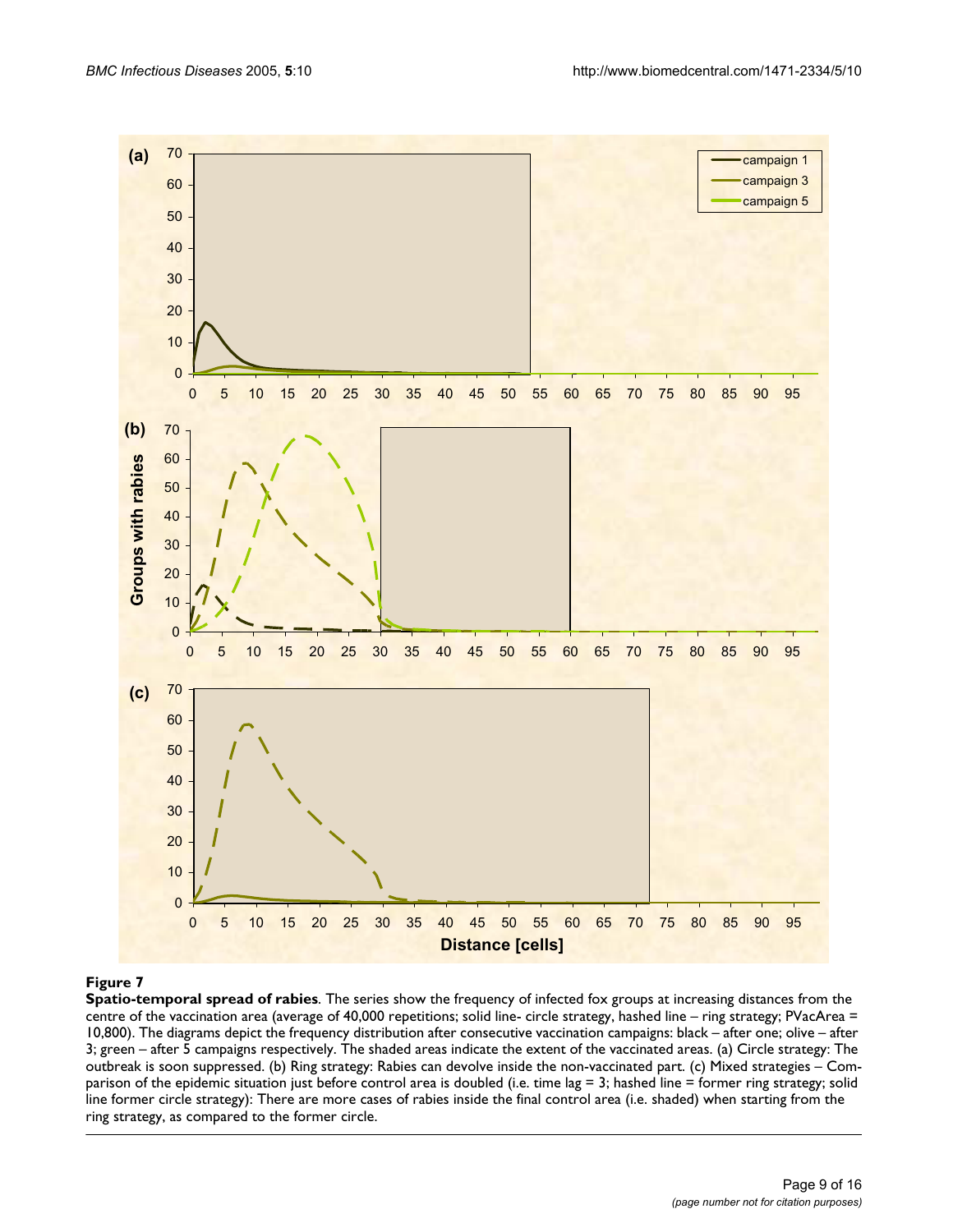<span id="page-9-0"></span>

**Infections beyond control area**. Infections found beyond the control area's outer border (legend see Fig. 7, but notice that the x-axis was cut below 50 cells and the y-axis zoomed in because of the small numbers of recorded outbreaks). Only infections caused by foxes out of the control area are considered. (a) Circle strategy: Some cases might escape the smaller control area at the beginning. (b) Ring strategy: Fewer cases can escape initially, but the number of breakouts rises with time.

Surprisingly, the strategy which immediately starts with a circle is still favourable (Fig. 11a). Indeed, the mixed strategy results in more breakouts and less eradication. Eradication also takes longer when using the mixed strategy as compared to the circle strategy (Fig. 11b), because the time lag before vaccination starts in the inner part of the ring is simply added to the time until eradication.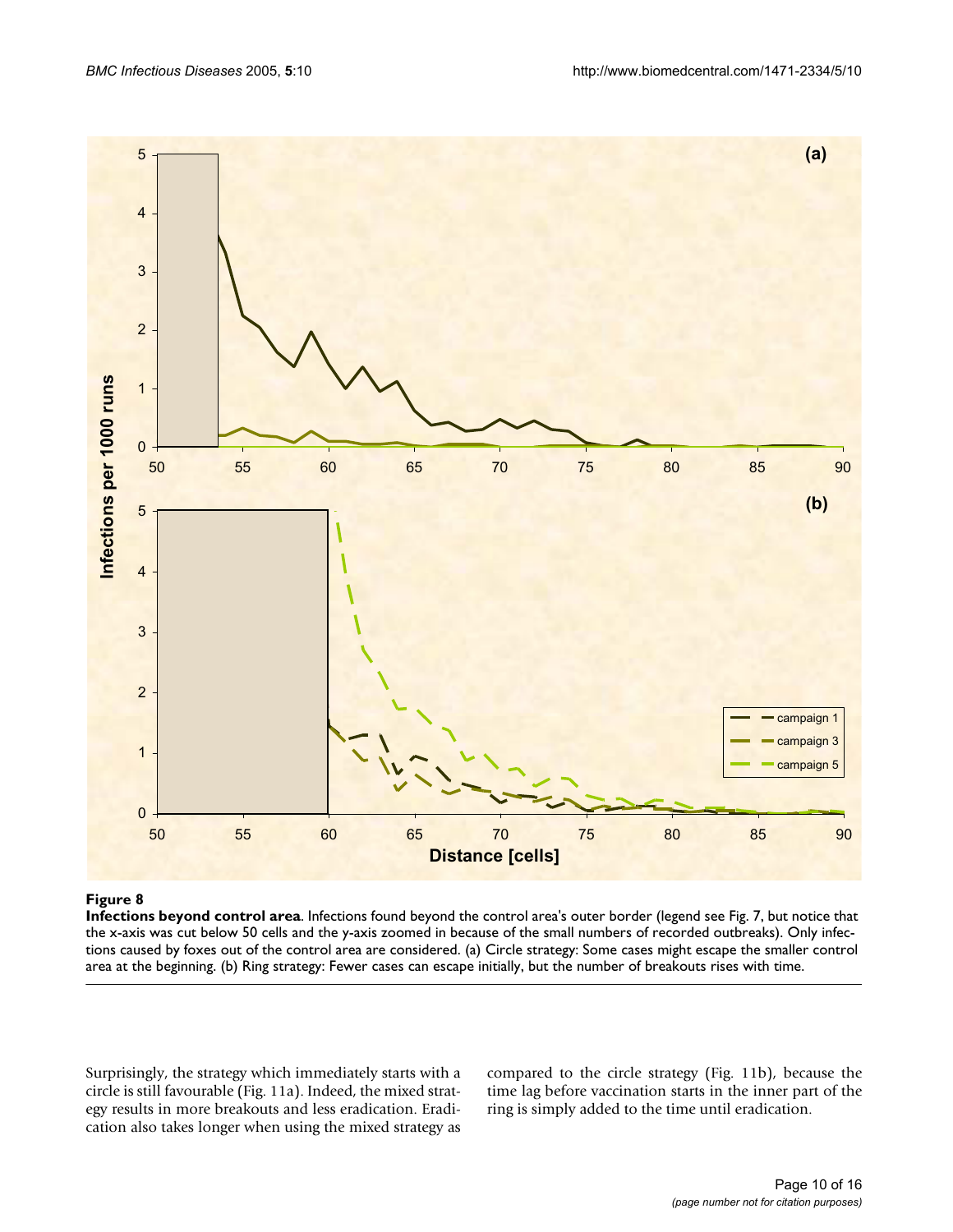<span id="page-10-0"></span>

**Qualitative evaluation of risk of breakout**. The conceptual scheme depicts the risk of rabies breakout over time. Initially, the risk of rabies breakout is higher for the circle design compared to the ring design as the outer border of the vaccinated area is closer to the location of the detected rabies cases. The risk decreases as rabies ceases with repeated control. With the ring design, rabies can develop freely inside and the risk of breakout increases with time. Ring vaccination has to be stopped and eradication of the epidemic started no later than the switch point.

## **Discussion**

Expert knowledge and biological data about the host, the epidemiology of the infection or even the efficacy of management measures are quite often vague in the sense that they are never measured, they are examined with highly differing results or they are even difficult to sample precisely [52,108]. Nevertheless, it is necessary to overcome these uncertainties because management decisions have to be made [7]. Usually, modelling studies tend to select one particular configuration and substantiate the parameter choice with the help of logical arguments. We suggest an approach that is oriented to robust conclusions for practical management in terms of different or even antagonistic model assumptions. There are initial studies in the literature [109,110] which opt for the development of a more general methodology. The approach parallels standard techniques of model validation or sensitivity analysis. But we are no longer troubleshooting at the level of particular values which the model acquires in relation to slight changes in assumed parameters. We are only interested in changes at the level of conclusions made for management application, i.e. whether

<span id="page-10-1"></span>

## **Figure 10**

**Temporal risk analysis**. Frequency of infected fox groups beyond the border of the control area after repeated vaccination campaigns calculated from Fig. 8: Whereas the risk of infections decreases with the circle strategy, the risk increases with the ring strategy. The cross point is around the third vaccination campaign.

there are hypothetical scenarios which could falsify the management decision just derived from the model results. That is how practical management often performs [15]. Thus, while targeting useful support for these decisions, we have already covered the need for 'robustness' during the shaping of our management proposal.

We compared two spatial strategies of local emergency vaccination for controlling a rabies outbreak. One refers to the immediate control of infection within a smaller treated area. The alternative was theorised to overcome the drawback of a spatially limited strategy by providing equal resources in a ring around the affected area which contains the infection at the cost of more cases in the centre.

Simulation of the two spatial strategies revealed the true dynamics of the models. The ring strategy in general does not outperform the circle strategy. The predicted advantage of the ring strategy can only be found in the short term (Fig. 6a). Therefore, we determined mixed strategies and searched for the most rewarding point in time for switching between the ring strategy, which was better in the short term, and the circle strategy, which was better in the long term (Fig. [10\)](#page-10-1).

Why aren't we able to identify the switch point as suggested by the risk analysis? Figure [10](#page-10-1) actually proposes a switch around the third campaign. However, no matter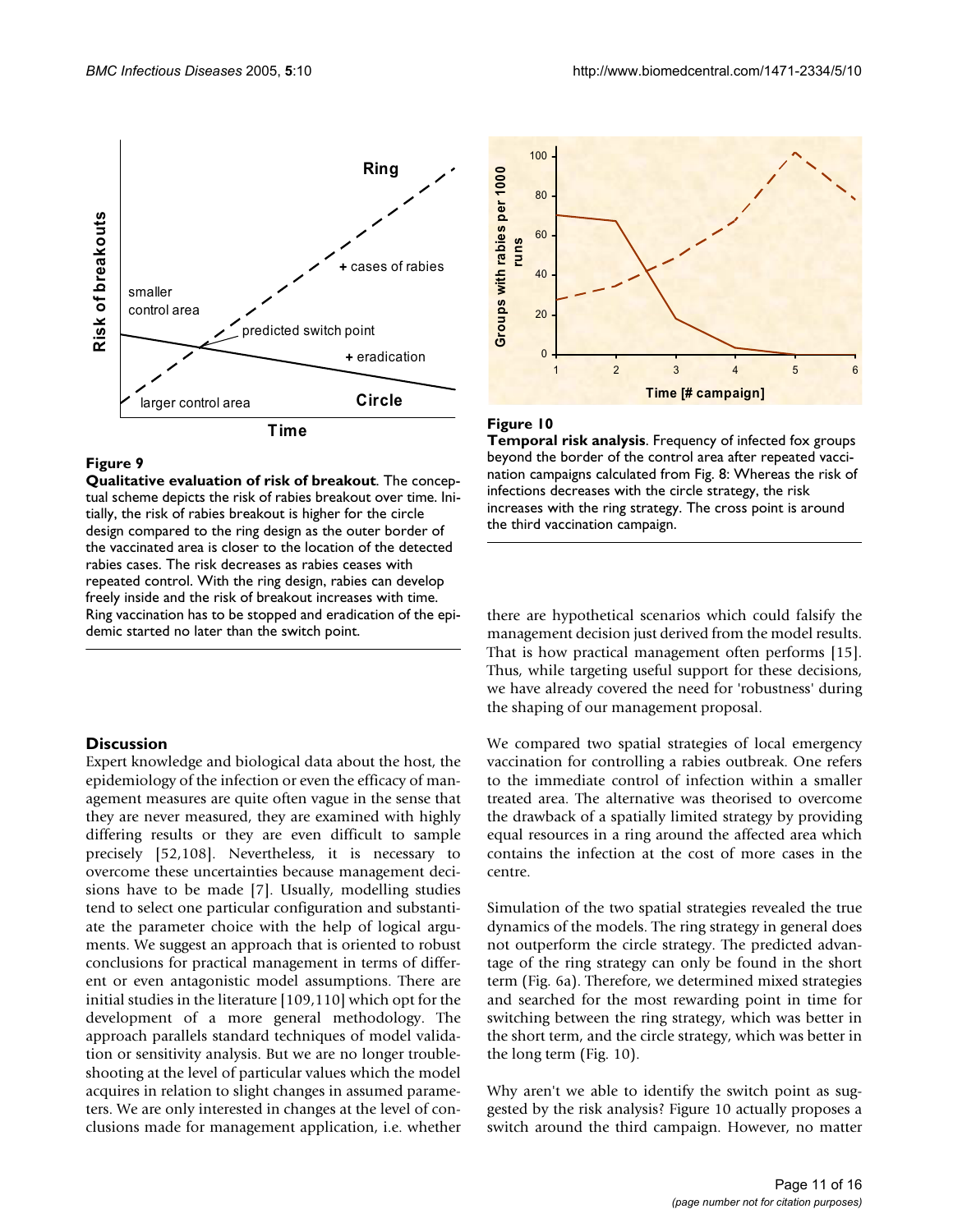

#### **Emergency vaccination with increasing resources**.

The vaccinated area (PVacArea) is doubled with a time lag of 1 up to 5 vaccination campaigns  $(R - Ring strategy, C - Cir$ cle strategy; PVacArea = 6,400, 10,800, and 16,000; 10,000 repetitions). (a) Risk of rabies breakout from the control area with respect to the time lag when the vaccinated area was doubled: We cannot find the predicted switch point (see text); the circle strategy still performs better. (b) Chance of eradication with respect to the time lag when vaccinated area was doubled: In contrast to experiment 1 there is eradication now in the ring strategy; however the control success is shifted by the time lag.

which point we chose for switching from ring to circle in experiment 2, we did not find a clear advantage at all for the mixed strategy. There is only one plausible reason for this disagreement between the mind and the simulation model. The switch between the two strategies comprises a time lag until the protection level is reached inside the ring, i.e. until the inner part of the former ring actually acts like a circle. Our qualitative risk assessment (Fig. [9](#page-10-0)) assumes a perfect change between strategies. In practice however, we have to consider the temporal delay of building up population immunity which was shown to be at least 2 vaccination campaigns [16,87,91-93,104] in noteworthy agreement with our simulations (Fig. [4a](#page-5-0)). Thus the change in strategy has to take place two baitings in advance of the theoretical suggestion in order to profit with the mixed strategy. But the ideal switch point found in the simulation is around the 3rd baiting campaign (Fig. [10\)](#page-10-1). After subtracting the building up time of 2 vaccination campaigns in practice we need to change at baiting 1, i.e. we must apply the circle strategy from the very beginning.

Consequently, in the field we cannot benefit from the alternative baiting scheme and hence are forced to focus contingency planning on a compact control area around the detected outbreak. After testing the respective models, we can reject a-priori any pure vaccination field trial that attempts to distribute vaccine baits with a ring-like strategy.

Our findings are not contradicted by the successful application of cordon-sanitaire vaccination at borders of largescale vaccination areas in the field [17,27,111-115]. In fact, the basic difference between a ring-like vaccination around a new outbreak and the cordon-sanitaire is the aim of control: In the outbreak situation we do not need to accept the rabies inside the ring, but in the second, the border situation, we have to. Rabies persists "on the other side" of the cordon, i.e. if neighbouring countries have not (successfully) combated the disease. Although the ring-like emergency vaccination does provide some protection for the surrounding area in the same manner in which the cordon-sanitaire vaccination does, in the emergency situation we aim for ultimate eradication, and in order to achieve this, our results clearly require the treatment of a compact circle-like control area.

The only threat for success of control is the migration of infected foxes from the limited area under treatment into the non-vaccinated surroundings. We cannot limit the distance infected foxes disperse, but we can reduce the number of them by means of the control itself. It is the circle strategy in which the number of rabies infections is lowered right from the beginning.

We present only 3 widths of the ring (Table [2\)](#page-12-0). This is because ring width below 20 km cannot be expected to be protective [17]. Even though we analysed ring dimensions of 50 km and more in accordance with EU recommendations [17], there is no need to present these results. The difference between ring and circle strategy is less pronounced compared to that of the 40 km ring (Fig.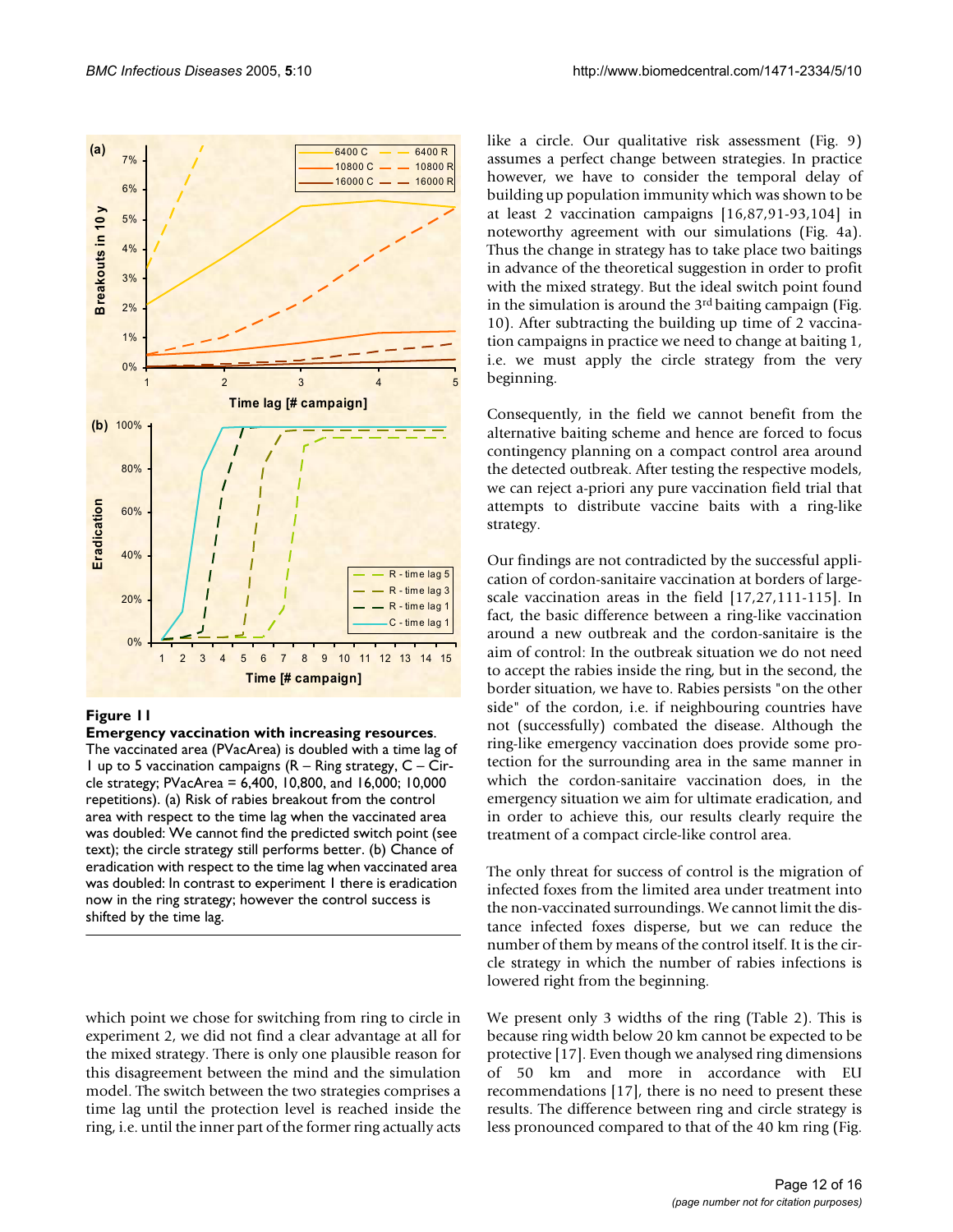| Vaccinated area<br>Km <sup>2</sup> | ring thickness [km] | ring – inner radius<br>[km] | ring – outer radius<br>[km] | circle – outer<br>radius [km] | gain [km] |
|------------------------------------|---------------------|-----------------------------|-----------------------------|-------------------------------|-----------|
| 6400                               | 20                  | 30                          | 50                          | 40                            | 10        |
| 10800                              | 30                  | 30                          | 60                          | 52                            | 8         |
| 16000                              | 40                  | 30                          | 70                          | 63                            |           |
| 22000                              | 50                  | 30                          | 80                          | 74                            |           |
| 10800                              | 43                  | 10                          | 53                          | 52                            |           |
| 10800                              | 22                  | 50                          | 72                          | 52                            | 20        |

<span id="page-12-0"></span>**Table 2: Geometry of circle vs. ring. Gain in the maximum distance from the point of outbreak by using a ring instead of a circle. Presented scenarios with input parameters framed. Bold – respective calculations for scenarios not presented. Smaller inner nonvaccinated area reduces the gain, whereas a large inner radius reduces the thickness (i.e. protective ability) of the ring.**

11a). Indeed, wider rings do provide decreasing gain in the outer radius due to the non-linear relationship between radius and area (Table [2](#page-12-0), line 4). When the inner non-vaccinated part is reduced, there is no useful gain left, thus circle and ring become equivalent (Table [2](#page-12-0), line 5). On the other hand, an extended inner part reduces the protective ability of the ring and simultaneously triples the non-vaccinated area (Table [2](#page-12-0), line 6).

If the ring design strategically loses, i.e. in eradicating rabies, are there other benefits which outweigh the disadvantage? There are two other potential benefits to consider: economy and public health. With modern aerial bait disposal controlled by the GPS, logistic costs do not differ substantially between the two spatial designs (Mürke, pers. comm.). The cost is mainly linked to the total number of baits needed for the program. However, we demonstrated that in the ring design the time lag until the spared inner part is vaccinated directly adds to the time until eradication (Fig. 11b). This increases the cost of the ring design as compared to the earlier eradication in the circle design.

The remaining public health issue is the principal objective [7,71,116]. Eradication of the disease is the only method for achieving this objective [93]. However, within the inner part of the ring the epidemic roams freely and thus imposes a risk to humans and livestock which makes it less competitive than the compact circle approach. Additionally, eradication takes longer and thus the threat to public health is prolonged. Consequently, we can rule out the ring as a non-viable approach in terms of eradication, economy and public health.

In all respects we concluded that the circle performs better. But we still have to deal with possible early breakouts. Whilst zero risk strategies perhaps represent political demand, they are probably neither possible nor the most cost-effective approach. However, additional measures could be applied for an improvement of the performance of the circle strategy and will be considered in the ongoing analysis: Firstly, better monitoring programs could lower the time until detection of an outbreak, which consequently leads to an earlier eradication. Secondly, it is not clear whether immediate vaccination with a risk of imperfect placement performs better than waiting with the first vaccination until a monitoring program has provided a better understanding of the spatial extent of the outbreak. Thirdly, circles baited with spatially varying density of baits could provide both, the required fast suppression of the epidemic and the largest possible control area (see [31] for a combined simulation of poisoning and ring vaccination). And finally, follow-up programs can be designed. Indeed, the circle strategy with a control area of 10.800 sq. km has already provided a very low likelihood of breakouts. Thus, the strategic approach could extend the initial circular area to a non-circular control area (but still vaccinated on a regular basis), according to detected breakouts. Raised awareness after the reintroduction of rabies and particular border surveillance around the baited area, would guarantee fast detection of breakouts. Thus, we recognise the need for a more detailed costbenefit, which explores the cost of extensions of the control area, versus the benefit of reducing the amount of resources applied to the initial hazard area.

## **Conclusion**

If vaccination is the only approved measure for fighting a rabies outbreak within a completely susceptible fox population, then the only feasible contingency plan is to vaccinate a compact area centred on the epidemic. The ring strategy which leaves an inner part non-vaccinated must be ruled out in all concerns: strategically, since it under-performs in eradication levels, economically, since eradication takes longer and public health, since it allows more cases of rabies.

Yet even in the circle strategy, there remains some risk of early breakouts of rabies from the control area. Thus, further studies should concentrate on optimizing the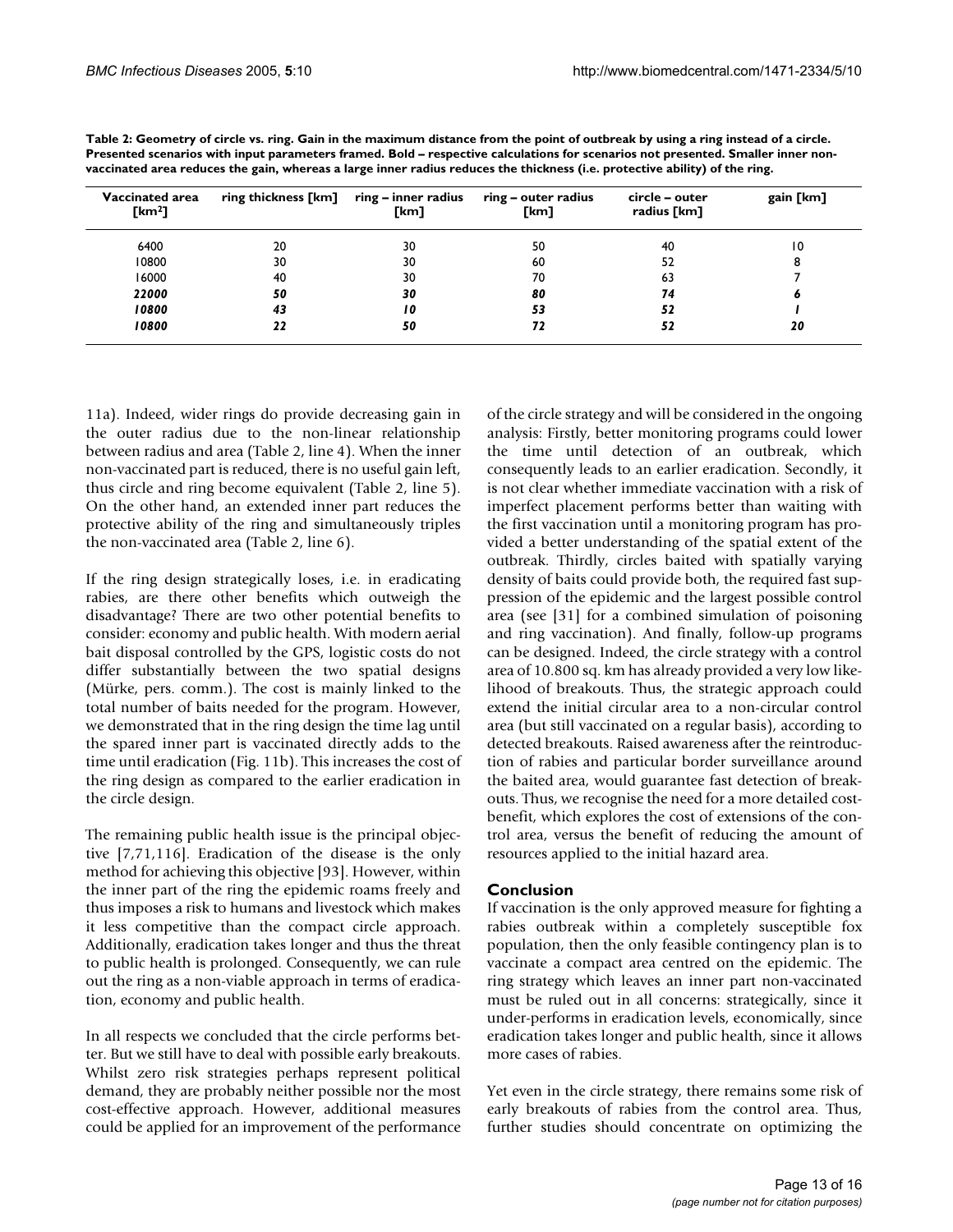emergency strategy concerning timing and benefits of additional monitoring programs. Furthermore, a detailed cost-benefit analysis of potential strategic alternatives is needed in order to improve the outcome of a contingency plan.

#### **Competing interests**

The author(s) declare that they have no competing interests.

#### **Authors' contributions**

DE and HHT developed the model, and drafted the manuscript. DE implemented the code, and performed the simulation experiments. HHT, TS and TM developed the alternative strategy. TM provided the background of practical rabies management. All read and approved the final manuscript.

#### **Acknowledgements**

DE was partly funded by Impfstoffwerke Dessau-Tornau GmbH. We gratefully acknowledge improvements according to referees' comments.

#### **References**

- 1. Rupprecht CE, Smith JS, Fekadu M, Childs JE: **[The ascension of](http://www.ncbi.nlm.nih.gov/entrez/query.fcgi?cmd=Retrieve&db=PubMed&dopt=Abstract&list_uids=8903179) [wildlife rabies: a cause for public health concern or](http://www.ncbi.nlm.nih.gov/entrez/query.fcgi?cmd=Retrieve&db=PubMed&dopt=Abstract&list_uids=8903179) [intervention?](http://www.ncbi.nlm.nih.gov/entrez/query.fcgi?cmd=Retrieve&db=PubMed&dopt=Abstract&list_uids=8903179)** *Emerg Infect Dis* 1995, **1:**107-114.
- 2. Hanlon CA, Childs JE, Nettles VF: **[Recommendations of a](http://www.ncbi.nlm.nih.gov/entrez/query.fcgi?cmd=Retrieve&db=PubMed&dopt=Abstract&list_uids=14575027) [national working group on prevention and control of rabies](http://www.ncbi.nlm.nih.gov/entrez/query.fcgi?cmd=Retrieve&db=PubMed&dopt=Abstract&list_uids=14575027) [in the United States. III: Rabies in wildlife.](http://www.ncbi.nlm.nih.gov/entrez/query.fcgi?cmd=Retrieve&db=PubMed&dopt=Abstract&list_uids=14575027)** *J Am Vet Med Assoc* 1999, **215:**1612-1619.
- 3. Johnston DH, Voigt DR, MacInnes CD, Bachmann P, Lawson KF, Rupprecht CE: **An aerial baiting system for the distribution of attenuated or recombinant rabies vaccines for foxes, racoons and skunks.** *Rev Infect Dis* 1988, **10(Suppl 4):**660-664.
- Johnston DH, Bachmann P, Lawson KF, MacInnes CD, Voigt DR, Pond BA, Nunan CP, Ayers NR: **Design considerations for aerial bait distribution of rabies vaccines.** In *Wildlife Rabies Control* Edited by: Bögel K, Meslin FX and Kaplan M. Kent, Wells Medical Ltd.; 1992:160-167.
- 5. Meslin FX: **[Zoonoses in the world Current and future trends.](http://www.ncbi.nlm.nih.gov/entrez/query.fcgi?cmd=Retrieve&db=PubMed&dopt=Abstract&list_uids=7770747)** *Schweiz Med Wochenschr* 1995, **125:**875-878.
- 6. Stöhr K, Karge E, Gädt H, Kokles R, Ehrentraut W, Witt W, Fink HG: **Orale Immunisierung freilebender Füchse gegen Tollwut - Vorbereitung und Durchführung der ersten Feldversuche in den ostdeutschen Bundesländern.** *Mh Vet Med* 1990, **45:**782-786.
- 7. Stöhr K, Meslin FX: **[Progress and setbacks in the oral immuni](http://www.ncbi.nlm.nih.gov/entrez/query.fcgi?cmd=Retrieve&db=PubMed&dopt=Abstract&list_uids=8839488)[sation of foxes against rabies in Europe.](http://www.ncbi.nlm.nih.gov/entrez/query.fcgi?cmd=Retrieve&db=PubMed&dopt=Abstract&list_uids=8839488)** *Vet Rec* 1996, **139:**32-35.
- 8. Müller WW: **Review of reported rabies cases data in Europe to the WHO Collaborating Centre in Tübingen from 1997 to 2000.** *Rabies Bulletin Europe* 2000, **24:**11-19.
- Zanoni RG, Kappeler A, Müller UM, Müller C, Wandeler A, Breitenmoser U: **[Tollwutfreiheit der Schweiz nach 30 Jahren Fuchs](http://www.ncbi.nlm.nih.gov/entrez/query.fcgi?cmd=Retrieve&db=PubMed&dopt=Abstract&list_uids=11004890)[tollwut / Rabies free status of Switzerland after 30 years of](http://www.ncbi.nlm.nih.gov/entrez/query.fcgi?cmd=Retrieve&db=PubMed&dopt=Abstract&list_uids=11004890) [fox rabies.](http://www.ncbi.nlm.nih.gov/entrez/query.fcgi?cmd=Retrieve&db=PubMed&dopt=Abstract&list_uids=11004890)** *Schweiz Arch Tierheilkd* 2000, **142:**423-429.
- 10. Breitenmoser U, Müller U, Kappeler A, Zanoni RG: **[The final stage](http://www.ncbi.nlm.nih.gov/entrez/query.fcgi?cmd=Retrieve&db=PubMed&dopt=Abstract&list_uids=11004893) [of rabies in Switzerland \[German\].](http://www.ncbi.nlm.nih.gov/entrez/query.fcgi?cmd=Retrieve&db=PubMed&dopt=Abstract&list_uids=11004893)** *Schweiz Arch Tierheilkd* 2000, **142:**447-454.
- 11. Brochier B, Deschamps P, Costy F, Hallet L, Leuris J, Villers M, Péharpré D, Mosselmans F, Beier R, Lecomte L, Mullier P, Roland H, Bauduin B, Kervyn T, Renders C, Escutenaire S, Pastoret PP: **Elimination de la rage en Belgique par la vaccination du renard roux (Vulpes vulpes).** *Ann Med Vet* 2001, **145:**293-305.
- 12. Müller WW: **[Where do we stand with oral vaccination of foxes](http://www.ncbi.nlm.nih.gov/entrez/query.fcgi?cmd=Retrieve&db=PubMed&dopt=Abstract&list_uids=9413528) [against rabies in Europe.](http://www.ncbi.nlm.nih.gov/entrez/query.fcgi?cmd=Retrieve&db=PubMed&dopt=Abstract&list_uids=9413528)** *Arch Virol Suppl* 1997, **13:**83-94.
- 13. Bruyere V, Janot C: **La France bientôt déclarée officiellement indemne de rage.** *Bulletin épidémiologique mensuel de la rage animale en France* 2000, **30:**1-2.
- 14. Müller T, Schlüter H: **Oral immunization of red foxes (Vulpes vulpes L.) in Europe – a review.** *J Etlik Vet Microbiol* 1998, **9:**35-39.
- 15. Vos A: **Oral vaccination against rabies and the behavioural ecology of the red fox (Vulpes vulpes).** *J Vet Med B* 2003, **50:**477-483.
- 16. MacInnes CD, Smith SM, Tinline RR, Ayers NR, Bachmann P, Ball DGA, Calder LA, Crosgrey SJ, Fielding C, Hauschildt P, Honig JM, Johnston DH, Lawson KF, Nunan CP, Pedde MA, Pond B, Stewart RB, Voigt DR: **Elimination of rabies from red foxes in eastern Ontario.** *J Wildlife Dis* 2001, **37:**119-132.
- 17. **European Commission: Report of the Scientific Committee on Animal Health and Animal Welfare: The oral vaccination of foxes against rabies [http://www.europa.eu.int/comm/ food/fs/sc/scah/out80\_en.pdf].** Brussels; 2002.
- 18. MacKenzie D: **Will rabies bite back?** *New Sci* 1997:24-25.
- 19. Harris S, Smith GC: **If rabies comes to Britain.** *New Sci* 1990, **128:**20-21.
- 20. Smith GC, Harris S: **Rabies in urban foxes (Vulpes vulpes) in Britain: the use of a spatial stochastic simulation model to examine the pattern of spread and evaluate the efficacy of different control regimes.** *Philos Trans R Soc Lond Biol Sci* 1991, **334:**459-479.
- 21. White PCL, Harris S, Smith GC: **Fox contact behaviour and rabies spread: a model for the estimation of contact probabilities between urban foxes at different population densities and its implications for rabies control in Britain.** *J Appl Ecol* 1995, **32:**693-706.
- 22. Evans ND, Pritchard AJ: **[A control theoretic approach to con](http://www.ncbi.nlm.nih.gov/entrez/query.fcgi?cmd=Retrieve&db=PubMed&dopt=Abstract&list_uids=11339335)[taining the spread of rabies.](http://www.ncbi.nlm.nih.gov/entrez/query.fcgi?cmd=Retrieve&db=PubMed&dopt=Abstract&list_uids=11339335)** *IMA J Math Appl Med Biol* 2001, **18:**1-23.
- 23. MAFF: *Report of the committee of inquiry into rabies. Final report* London, HMSO, Ministry of agriculture fisheries and food; 1971.
- 24. Bacon PJ: **The consequences of unreported fox rabies.** *J Environ Manage* 1981, **13:**195-200.
- 25. Smith GC: **Modelling rabies control in the UK: the inclusion of vaccination.** *Mammalia* 1995, **59:**629-637.
- 26. Thulke HH, Tischendorf L, Staubach C, Selhorst T, Jeltsch F, Schlüter H, Wissel C: **The spatio-temporal dynamics of a post vaccination resurgence of rabies in foxes and emergency control planning.** *Prev Vet Med* 2000, **47:**1-21.
- 27. WHO: **Report of WHO Seminar on wildlife rabies control, Geneva 2-5 July 1990.** Geneva, WHO; 1992.
- 28. Vos A, Mührke HH, Holzhofer E, Gschwender P, Schuster P: **[A sat](http://www.ncbi.nlm.nih.gov/entrez/query.fcgi?cmd=Retrieve&db=PubMed&dopt=Abstract&list_uids=11344588)ellite navigated and computer supported fully automatic sys[tem for distributing oral vaccine-baits against rabies:](http://www.ncbi.nlm.nih.gov/entrez/query.fcgi?cmd=Retrieve&db=PubMed&dopt=Abstract&list_uids=11344588) [SURVIS: 2001.](http://www.ncbi.nlm.nih.gov/entrez/query.fcgi?cmd=Retrieve&db=PubMed&dopt=Abstract&list_uids=11344588)** Peterborough, Canada, Proceedings of the XIIth International Meeting on Advances in Rabies Research and Control in the Americas, Nov. 12-16; 2001:28.
- 29. Müller T, Stöhr K, Teuffert J, Stöhr P: **Erfahrungen mit der Flugzeugbeköderung von Ködern zur oralen Immunisierung der Füchse gegen Tollwut in Ostdeutschland.** *Dtsch Tierärztl Wochenschr* 1993, **100:**203-207.
- 30. van den Bosch F, Metz JAJ, Diekman O: **The velocity of spatial population expansion.** *J Math Biol* 1990, **28:**529-565.
- 31. Smith GC, Wilkinson D: **[Modeling control of rabies outbreaks in](http://www.ncbi.nlm.nih.gov/entrez/query.fcgi?cmd=Retrieve&db=PubMed&dopt=Abstract&list_uids=12910754) [red fox populations to evaluate culling, vaccination, and vac](http://www.ncbi.nlm.nih.gov/entrez/query.fcgi?cmd=Retrieve&db=PubMed&dopt=Abstract&list_uids=12910754)[cination combined with fertility control.](http://www.ncbi.nlm.nih.gov/entrez/query.fcgi?cmd=Retrieve&db=PubMed&dopt=Abstract&list_uids=12910754)** *J Wildl Dis* 2003, **39:**278-286.
- 32. Mollison D, Kuulasmaa K: **Spatial Epidemic Models: Theory and Simulations.** In *Population Dynamics of Rabies in Wildlife* Edited by: Bacon PJ. London, Academic Press; 1985:291-309.
- 33. Durrett R: **Spatial Epidemic Models.** In *Epidemic Models Their Structure and Relation to Data* Edited by: Mollison D. Cambridge, Cam-
- bridge University Press; 1995:187-201.<br>DeAngelis DL, Gross LJ: Individual-based models and approaches in ecol-34. DeAngelis DL, Gross LJ: *Individual-based models and approaches in ecology: populations, communities and ecosystems* London, Chapman Hall; 1992.
- 35. Jeltsch F, Müller MS, Grimm V, Wissel C, Brandl R: **[Pattern forma](http://www.ncbi.nlm.nih.gov/entrez/query.fcgi?cmd=Retrieve&db=PubMed&dopt=Abstract&list_uids=9149424)[tion triggered by rare events: lessons from the spread of](http://www.ncbi.nlm.nih.gov/entrez/query.fcgi?cmd=Retrieve&db=PubMed&dopt=Abstract&list_uids=9149424) [rabies.](http://www.ncbi.nlm.nih.gov/entrez/query.fcgi?cmd=Retrieve&db=PubMed&dopt=Abstract&list_uids=9149424)** *Proc R Soc Lond B* 1997, **264:**495-503.
- 36. Tischendorf L, Thulke HH, Staubach C, Müller MS, Jeltsch F, Goretzki J, Selhorst T, Müller T, Schlüter H, Wissel C: **[Chance and risk of](http://www.ncbi.nlm.nih.gov/entrez/query.fcgi?cmd=Retrieve&db=PubMed&dopt=Abstract&list_uids=9633109)**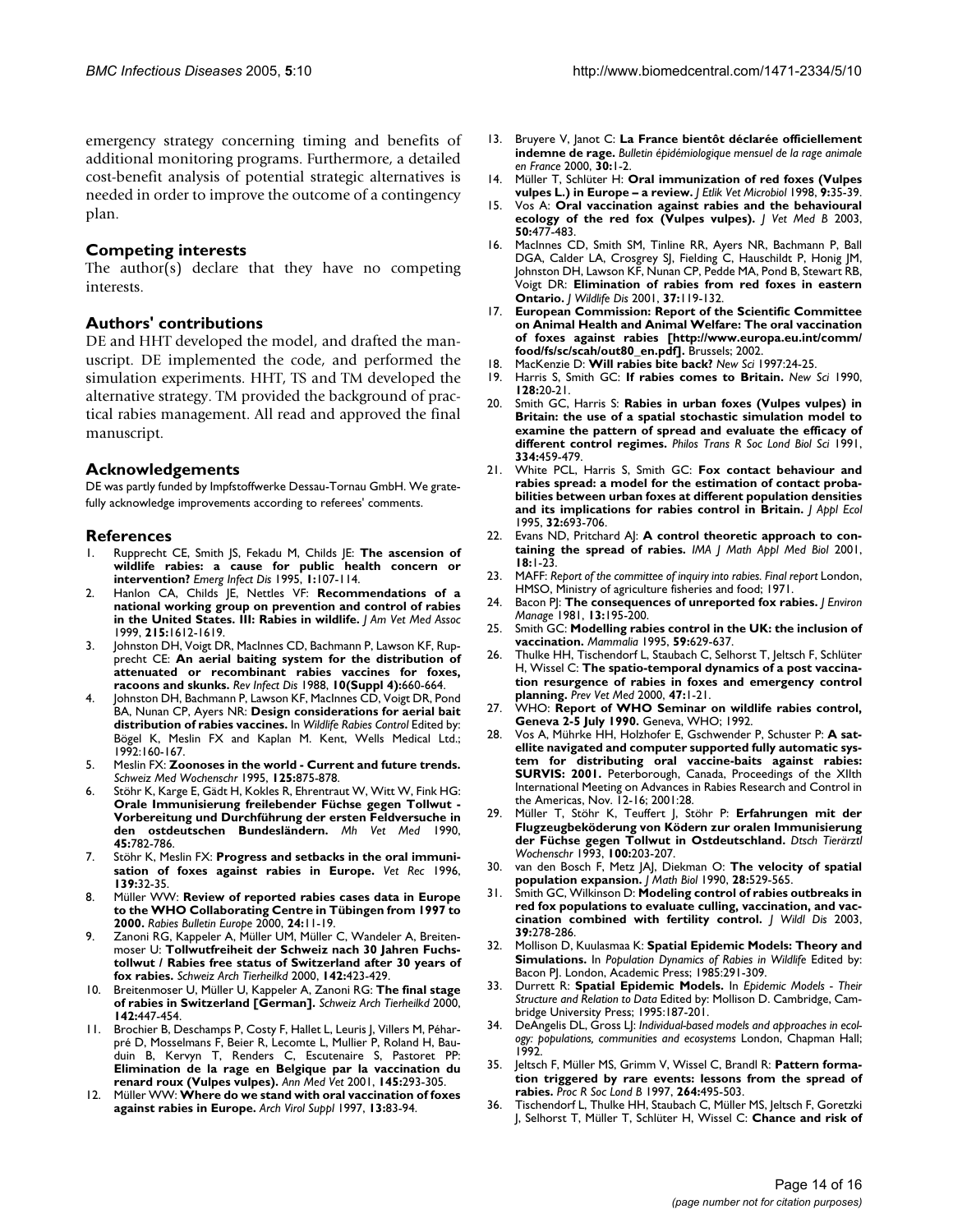**[controlling rabies in large-scale and long-term immunized](http://www.ncbi.nlm.nih.gov/entrez/query.fcgi?cmd=Retrieve&db=PubMed&dopt=Abstract&list_uids=9633109) [fox populations.](http://www.ncbi.nlm.nih.gov/entrez/query.fcgi?cmd=Retrieve&db=PubMed&dopt=Abstract&list_uids=9633109)** *Proc R Soc Lond B* 1998, **265:**839-846.

- 37. Suppo C, Naulin JM, Langlais M, Artois M: **[A modelling approach](http://www.ncbi.nlm.nih.gov/entrez/query.fcgi?cmd=Retrieve&db=PubMed&dopt=Abstract&list_uids=11007334) [to vaccination and contraception programmes for rabies](http://www.ncbi.nlm.nih.gov/entrez/query.fcgi?cmd=Retrieve&db=PubMed&dopt=Abstract&list_uids=11007334) [control in fox populations.](http://www.ncbi.nlm.nih.gov/entrez/query.fcgi?cmd=Retrieve&db=PubMed&dopt=Abstract&list_uids=11007334)** *Proc R Soc Lond B* 2000, **267:**1575-1582.
- 38. Macdonald DW: **The ecology of carnivore social behaviour.** *Nature* 1983, **301:**379-384.
- 39. Thulke HH, Tischendorf L, Staubach C, Müller MS, Schlüter H: **Neue Antworten zur Frage der weiteren Tollwutbekämpfung in Deutschland.** *Dtsch Tierärztl Wochenschr* 1997, **104:**492-495.
- 40. Trewhella WJ, Harris S, McAllister FE: **Dispersal distance, home range size and population density in the red fox (Vulpes vulpes): a quantitative analysis.** *J Appl Ecol* 1988, **25:**423-434.
- 41. Macdonald DW, Bacon PJ: **Fox society, contact rate and rabies epizootiology.** *Comp Immunol Microbiol Inf Dis* 1982, **5:**247-256.
- 42. Garnerin P, Hazout S, Valleron AJ: **Estimation of two epidemiological parameters of fox rabies: the length of incubation period and the dispersion distance of cubs.** *Ecol Modell* 1986, **33:**123-135.
- 43. Jensen B: **Movements of red fox (Vulpes vulpes L.) in Denmark investigated by marking and recovery.** *Danish Review of Game Biology* 1973, **8:**3-20.
- 44. Goretzki J, Ahrens M, Stubbe C, Tottewitz F, Sparing H, Gleich E: **Zur Ökologie des Rotfuchses (Vulpes vulpes L.,1758) auf der Insel Rügen: Ergebnisse des Jungfuchsfanges und der Jungfuchsmarkierung.** *Beitr Jagd- u Wildforsch* 1997, **22:**187-199.
- 45. Englund J: **Yearly variations of recovery and dispersal rates of fox cubs tagged in swedish coniferous forest.** In *Biogeographica Vol.18 - The Red Fox* Edited by: Zimen E. The Hague, Dr.W.Junk B.V. Publishers; 1980:195-205.
- 46. Goszczynski **J**: Home ranges in red fox: territoriality dimin**ishes with increasing area.** *Acta Theriol* 2002, **47:**103-114.
- 47. David JM, Andral L, Artois M: **Computer simulation model of the epi-enzootic disease of vulpine rabies.** *Ecol Modell* 1982, **15:**107-125.
- 48. Ball FG: **Spatial models for the spread and control of rabies incorporating group size.** In *Population Dynamics of Rabies in Wildlife* Edited by: Bacon PJ. London, Academic Press; 1985:197-222.
- 49. Thulke HH, Grimm V, Müller MS, Staubach C, Tischendorf L, Wissel C, Jeltsch F: **From pattern to practice: a scaling-down strategy for spatially explicit modelling illustrated by the spread and control of rabies.** *Ecol Modell* 1999, **117:**179-202.
- 50. Johnston DH: **Improving efficiency and reducing costs in oral rabies vaccination programs: 2001.** Peterborough, Canada, Proceedings of the XIIth International Meeting on Advances in Rabies Research and Control in the Americas, Nov. 12-16; 2001:28-28.
- 51. Trewhella WJ, Harris S, Smith GC, Nadian AK: **A field trial evaluating bait uptake by an urban fox (Vulpes vulpes) population.** *J Appl Ecol* 1991, **28:**454-466.
- 52. Cavallini P: **Variation in the social system of the red fox.** *Ethol Ecol Evol* 1996, **8:**323-342.
- 53. Niewold FJ: Aspects of the social structure of red fox popula**tions: a summary.** In *Biogeographica Vol.18 - The Red Fox* Edited by: Zimen E. The Hague, Dr.W.Junk B.V. Publishers; 1980:185-193.
- 54. Macdonald DW: **Social factors affecting reproduction amongst red foxes (Vulpes vulpes L., 1758).** In *Biogeographica Vol.18 - The Red Fox* Edited by: Zimen E. The Hague, Dr.W.Junk B.V. Publishers; 1980:123-175.
- 55. Baker PJ, Robertson CPJ, Funk SM, Harris S: **[Potential fitness ben](http://www.ncbi.nlm.nih.gov/entrez/query.fcgi?cmd=Retrieve&db=PubMed&dopt=Abstract&list_uids=9933538)[efits of group living in the red fox, Vulpes vulpes.](http://www.ncbi.nlm.nih.gov/entrez/query.fcgi?cmd=Retrieve&db=PubMed&dopt=Abstract&list_uids=9933538)** *Anim Behav* 1998, **56:**1411-1424.
- 56. Von Schantz T: **Female cooperation, male competition, and dispersal in red fox, Vulpes vulpes.** *OIKOS* 1981, **37:**63-68.
- 57. Ansorge H: **Daten zur Fortpflanzungsbiologie und zur Reproduktionsstrategie des Rotfuchses, Vulpes vulpes, in der Oberlausitz.** *Säugetierkd Inf* 1990, **3:**185-199.
- Stiebling U: Untersuchungen zur Habitatnutzung des Rot**fuches, (Vulpes vulpes L., 1758), in der Agrarlandschaft als Grundlage für die Entwicklung von Strategien des Naturund Artenschutzes sowie der Tierseuchenbekämpfung.** PhD thesis. HU Berlin; 2000.
- 59. Tackmann K, Löschner U, Mix H, Staubach C, Thulke HH, Ziller M, Conraths FJ: **[A field trial to control Echinococcus multilocula](http://www.ncbi.nlm.nih.gov/entrez/query.fcgi?cmd=Retrieve&db=PubMed&dopt=Abstract&list_uids=11811893)[ris-infections of the red fox \(Vulpes vulpes\) in an endemic](http://www.ncbi.nlm.nih.gov/entrez/query.fcgi?cmd=Retrieve&db=PubMed&dopt=Abstract&list_uids=11811893)**

**[focus in Brandenburg, Germany.](http://www.ncbi.nlm.nih.gov/entrez/query.fcgi?cmd=Retrieve&db=PubMed&dopt=Abstract&list_uids=11811893)** *Epidemiol Infect* 2001, **127:**577-587.

- 60. Harris S, Trewhella WJ: **An analysis of some of the factors affecting dispersal in an urban fox (Vulpes vulpes) population.** *J Appl Ecol* 1988, **25:**409-422.
- 61. Allen SH, Sargeant AB: **Dispersal patterns of red foxes relative to population density.** *J Wildl Manage* 1993, **57:**526-533.
- 62. Stubbe M, Stubbe W: **Zur Populationsbiologie des Rotfuchses Vulpes vulpes (L.).** *Hercynia N F , Leipzig* 1977, **14:**160-177.
- 63. Vos AC: **Aspekte der Dynamik einer Fuchspopulation nach dem Verschwinden der Tollwut.** PhD thesis. Ludwig-Maximillians-Universität München, Forstwirtschaftliche Fakultät; 1993.
- 64. Lloyd HG: *The red fox* London, B.T.Batsford Ltd.; 1980.
- 65. Macdonald DW, Bunce RGH: **Fox populations, habitat characterization and rabies control.** *J Biogeogr* 1981, **8:**145-151.
- 66. Zimen E: **Long range movements of the red fox, Vulpes vulpes.** *Acta Zool Fennica* 1984, **171:**267-270.
- 67. Storm GL, Montgomery GG: **Dispersal and Social Contact among Red Foxes: Results from Telemetry and Computer Simulation.** In *The Wild Canids* Edited by: Fox MW. New York, Van Nostrand Reinhold Co.; 1975:237-246.
- 68. Storm GL, Andrews RD, Phillips RL, Bishop RA, Siniff DB, Tester JR: **Morphology, reproduction, dispersal, and mortality of midwestern red fox populations.** *Wildl Monogr* 1976, **49:**1-82.
- 69. Woollard T, Harris S: **A behavioural comparison of dispersing and non-dispersing foxes (Vulpes vulpes) and an evaluation of some dispersal hypotheses.** *J Anim Ecol* 1990, **59:**709-722.
- 70. Steck F, Wandeler A: **[The epidemiology of fox rabies in Europe.](http://www.ncbi.nlm.nih.gov/entrez/query.fcgi?cmd=Retrieve&db=PubMed&dopt=Abstract&list_uids=7000539)** *Epidemiol Rev* 1980, **2:**71-96.
- 71. Aubert MFA: **Epidemiology of fox rabies.** In *Wildlife rabies control* Edited by: Bögel K, Meslin FX and Kaplan M. Kent, Wells Medical Ltd.; 1992:9-18.
- 72. Bacon PJ: **A Systems Analysis of Wildlife Rabies Epizootics.** In *Population Dynamics of Rabies in Wildlife* Edited by: Bacon PJ. London, Academic Press; 1985:109-130.
- 73. Barrat J, Aubert MF: **[Current status of fox rabies in Europe.](http://www.ncbi.nlm.nih.gov/entrez/query.fcgi?cmd=Retrieve&db=PubMed&dopt=Abstract&list_uids=7777320)** *Onderstepoort J Vet Res* 1993, **60:**357-363.
- 74. Reichert HU: **Simulationsstudien zur Ausbreitung und Bekämpfung der Tollwut bei Füchsen mit einem stochastischen, räumlichen Modell.** PhD thesis. University Frankfurt a. Main; 1989.
- 75. Charlton KM: **The pathogenesis of rabies.** In *Rabies* Edited by: Campball JB. Bosten, Cluever Acad. Publ.; 1988:101-150.
- 76. Müller MS: **Ein gitterbasiertes Modell zur Tollwutausbreitung bei Füchsen (Vulpes vulpes).** Diploma thesis. University Marburg/ Lahn; 1995.
- 77. Toma B, Andral L: **[Epidemiology of fox rabies.](http://www.ncbi.nlm.nih.gov/entrez/query.fcgi?cmd=Retrieve&db=PubMed&dopt=Abstract&list_uids=324250)** *Adv Virus Res* 1977, **21:**1-36.
- 78. Kappeler A: **Untersuchungen zur Altersbestimmung und zur Altersstruktur verschiedener Stichproben aus Rotfuchspopulationen (Vulpes vulpes) in der Schweiz.** Universität Bern; 1985.
- 79. Wachendörfer G, Frost JW, Gutmann B, Hofmann J, Schneider LG, Eskens U, Dingeldein W: **Experiences with oral immunization of foxes against rabies in Hesse [German].** *Tierärztl Praxis* 1986, **14:**185-196.
- 80. Dekker JJA, Stein A, Heitkonig IMA: **A spatial analysis of a population of red fox (Vulpes vulpes) in the Dutch coastal dune area.** *J Zool* 2001, **255:**505-510.
- 81. Breitenmoser U, Müller U: **How to do the wrong thing with the highest possible precision - a reflection on the use of GPS in rabies vaccination campaigns.** *Rabies Bulletin Europe* 1997, **21:**11-13.
- 82. Thulke HH, Selhorst T, Müller T, Wyszomirski T, Müller U, Breitenmoser U: **[Assessing anti-rabies baiting - what happens on the](http://www.ncbi.nlm.nih.gov/entrez/query.fcgi?cmd=Retrieve&db=PubMed&dopt=Abstract&list_uids=15113448) [ground?](http://www.ncbi.nlm.nih.gov/entrez/query.fcgi?cmd=Retrieve&db=PubMed&dopt=Abstract&list_uids=15113448)** *BMC Infect Dis* 2004, **4:**9.
- 83. Linhart SB: **[Some factors affecting the oral rabies vaccination](http://www.ncbi.nlm.nih.gov/entrez/query.fcgi?cmd=Retrieve&db=PubMed&dopt=Abstract&list_uids=8518438) [of free-ranging carnivores.](http://www.ncbi.nlm.nih.gov/entrez/query.fcgi?cmd=Retrieve&db=PubMed&dopt=Abstract&list_uids=8518438)** *Rev Sci Tech* 1993, **12:**109-113.
- 84. Selhorst T, Thulke HH, Müller T: **[Cost-efficient vaccination of](http://www.ncbi.nlm.nih.gov/entrez/query.fcgi?cmd=Retrieve&db=PubMed&dopt=Abstract&list_uids=11530197) [foxes \(Vulpes vulpes\) against rabies and the need for a new](http://www.ncbi.nlm.nih.gov/entrez/query.fcgi?cmd=Retrieve&db=PubMed&dopt=Abstract&list_uids=11530197) [baiting strategy.](http://www.ncbi.nlm.nih.gov/entrez/query.fcgi?cmd=Retrieve&db=PubMed&dopt=Abstract&list_uids=11530197)** *Prev Vet Med* 2001, **51:**95-109.
- 85. Bachmann P, Bramwell RN, Fraser SJ, Gilmore DA, Johnston DH, Lawson KF, MacInnes CD, Matejka FO, Miles HE, Pedde MA: **[Wild](http://www.ncbi.nlm.nih.gov/entrez/query.fcgi?cmd=Retrieve&db=PubMed&dopt=Abstract&list_uids=2250325) [carnivore acceptance of baits for delivery of liquid rabies](http://www.ncbi.nlm.nih.gov/entrez/query.fcgi?cmd=Retrieve&db=PubMed&dopt=Abstract&list_uids=2250325) [vaccine.](http://www.ncbi.nlm.nih.gov/entrez/query.fcgi?cmd=Retrieve&db=PubMed&dopt=Abstract&list_uids=2250325)** *J Wildl Dis* 1990, **26:**486-501.